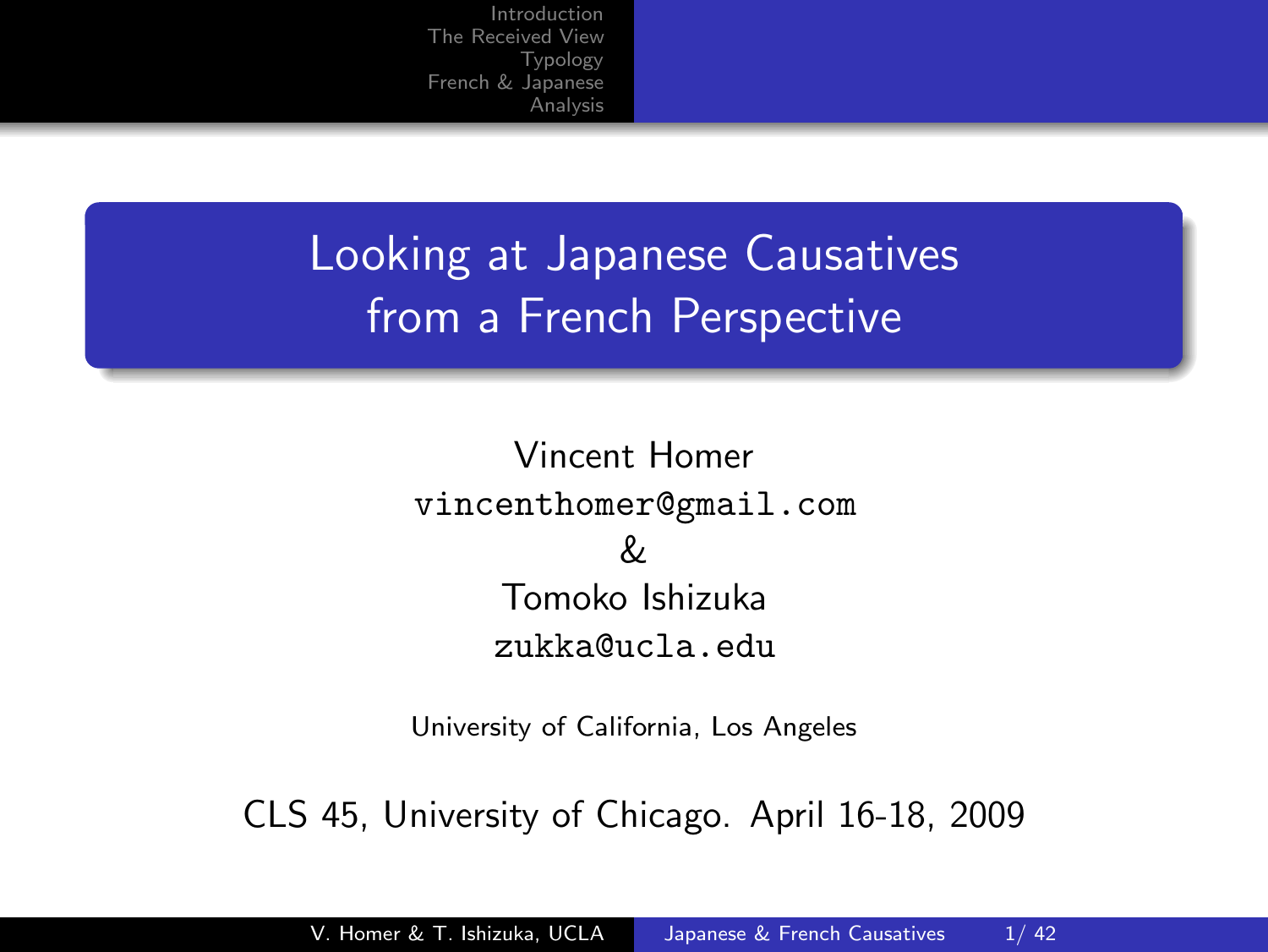### Causative Constructions

<span id="page-1-0"></span>

| Example |                                                                                                                                    |  |  |
|---------|------------------------------------------------------------------------------------------------------------------------------------|--|--|
| (1)     | Naomi-ga hon-o<br>yon-da.<br>Naomi-NOM book-ACC read-PAST<br>'Naomi read a book.'                                                  |  |  |
| (2)     | <b>DO</b> V-(s)ase Causative construction<br><sub>S</sub><br>S<br>ACC<br>N <sub>OM</sub><br><b>DAT</b>                             |  |  |
| (3)     | Naomi-ni hon-o<br>Ken-ga<br>yom- <b>ase</b> -ta.<br>Ken-NOM Naomi-DAT book-ACC read-CAUS-PAST<br>'Ken made/let Naomi read a book.' |  |  |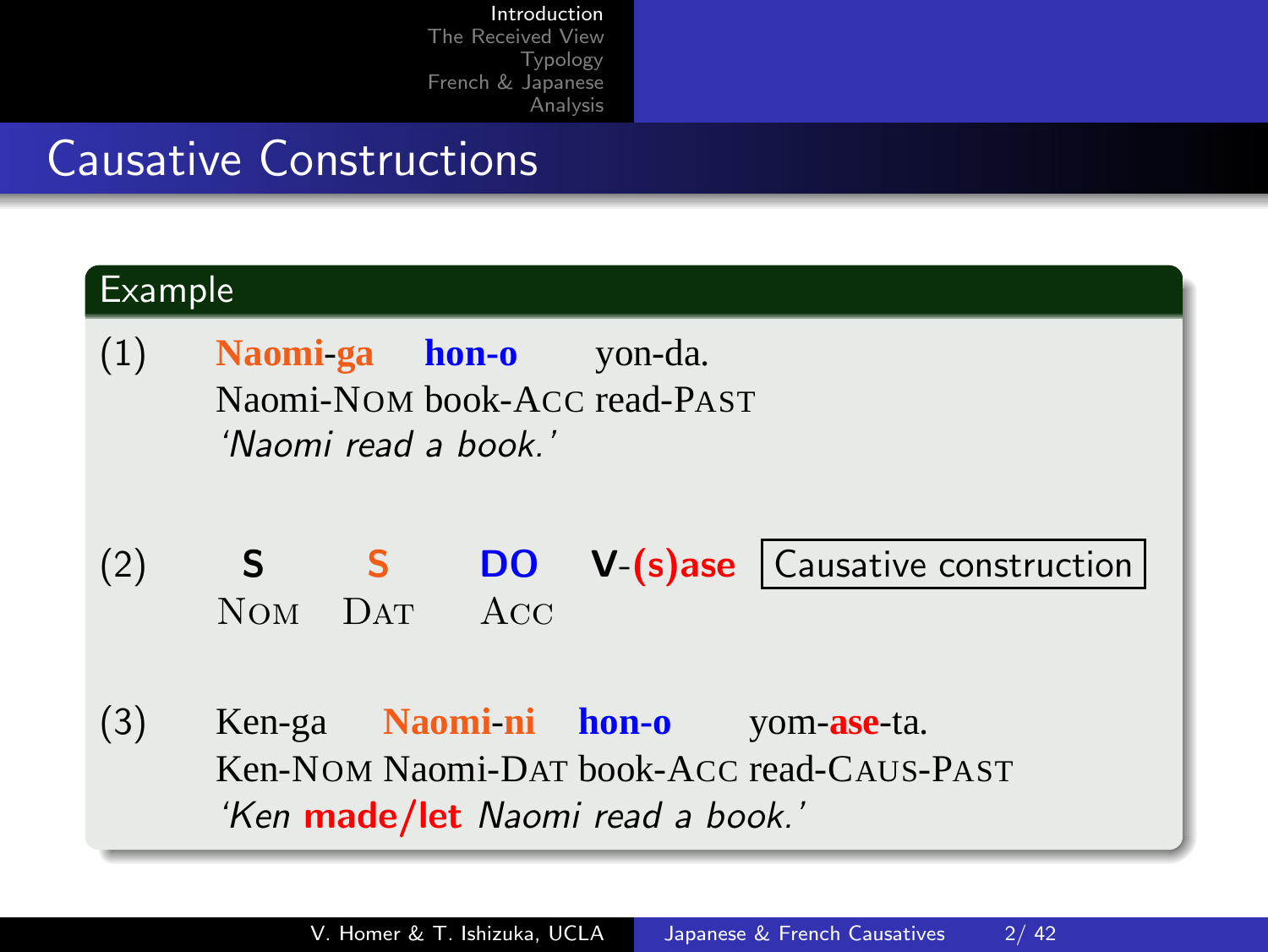

- Downsize the theory of causative constructions in Japanese.
- **•** Pave the way for a unified analysis of causative constructions across languages.
- **•** Establish that the **argument structure of the verb** stem determines the Case on the Causee in Japanese (i.e., Dative vs. Accusative).
- **•** Establish that **Dative** Causees only appear with **transitive** verbs; the objects of the transitive verbs co-occurring with Dative Causees can be silent and if they are, they must be specific.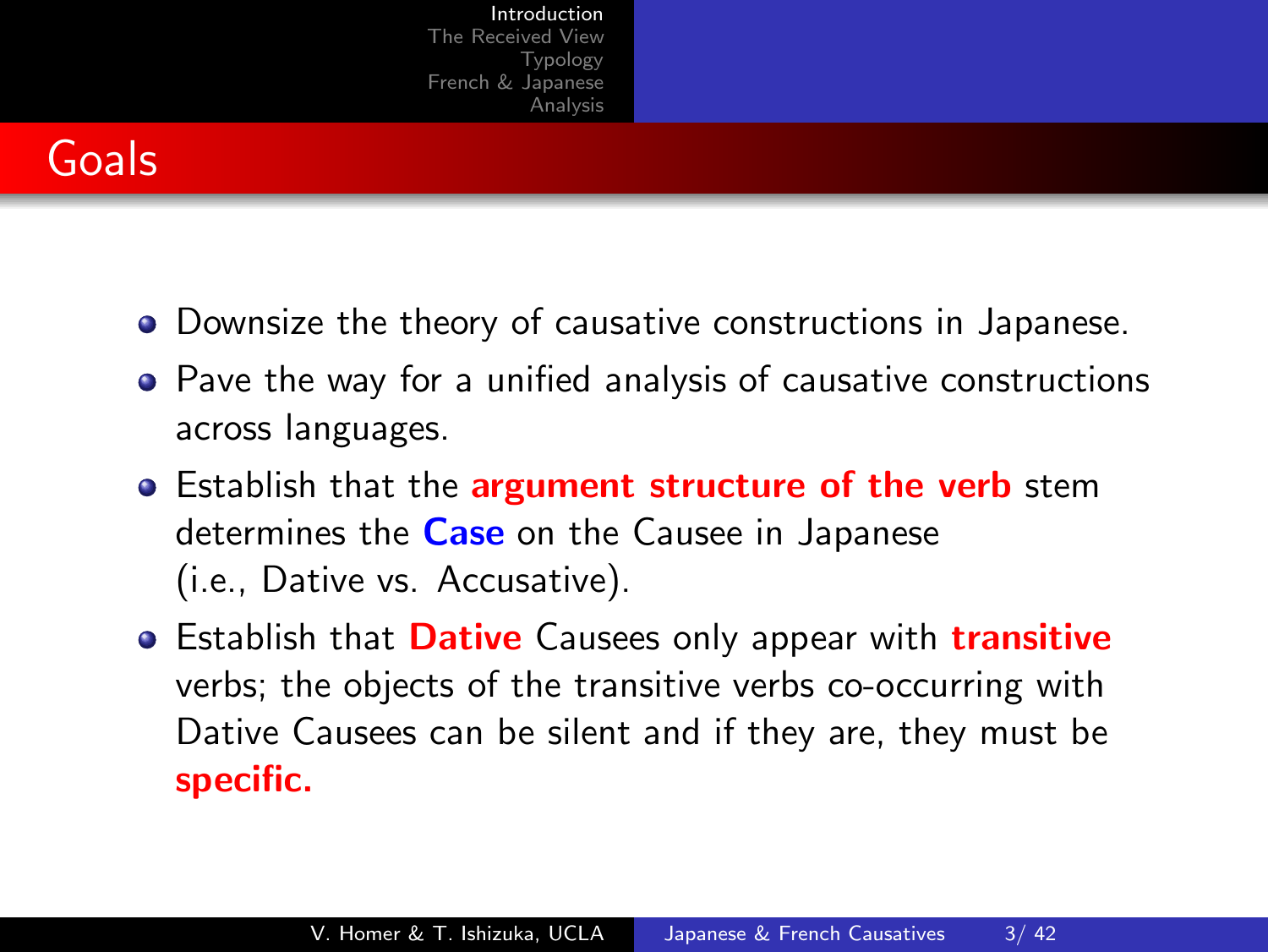

- **1** The Received View
- 2 Typology
	- Type I: Obligatory Accusative Causee
	- **Type II: Obligatory Dative Causee**
	- **•** Type III: Alternating Case
- **3** French & Japanese: Dativization and Animacy
- <sup>4</sup> Proposed Analysis
- **5** Conclusion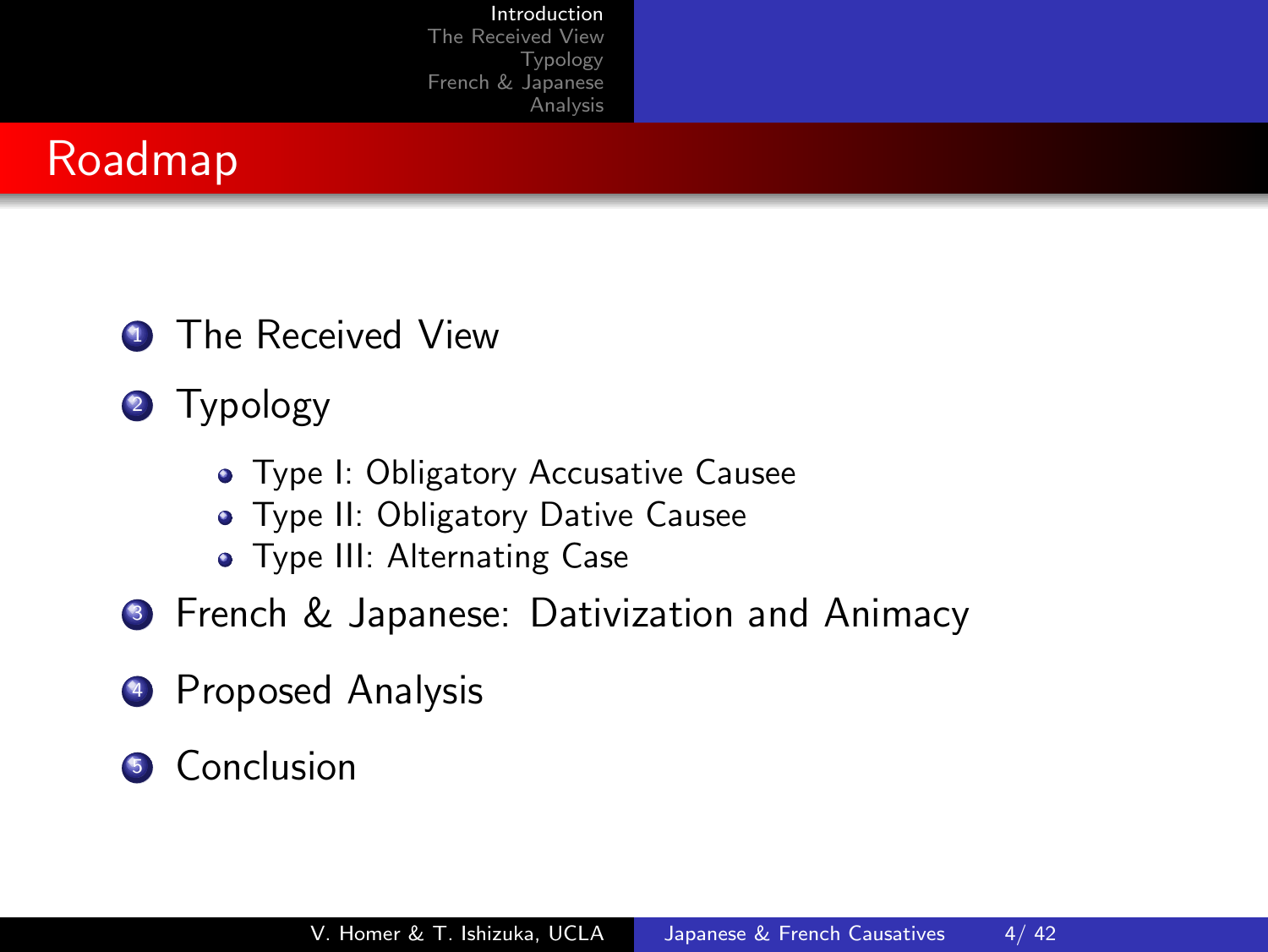[The Received View](#page-4-0) [Our Proposal](#page-9-0)

#### The Received View

- **For intransitive** stems, the two possible cases of the Causee-DP, Dat and Acc, map onto two different interpretations of  $(s)$ ase, namely 'let' and 'make'.
- $\bullet$  There are thus two homophonous (s)ase morphemes (Miyagawa 1999, Kuroda 1965, 1978, Kuno 1973, Shibatani 1973, Harley 1995, 2005).
- <span id="page-4-0"></span>(4) John-ga John-NOM Naomi-**DAT**/**ACC** eat-CAUS-PAST Naomi-{**ni**/**o**} tabe-**sase**-ta. 'John let/made Naomi eat.'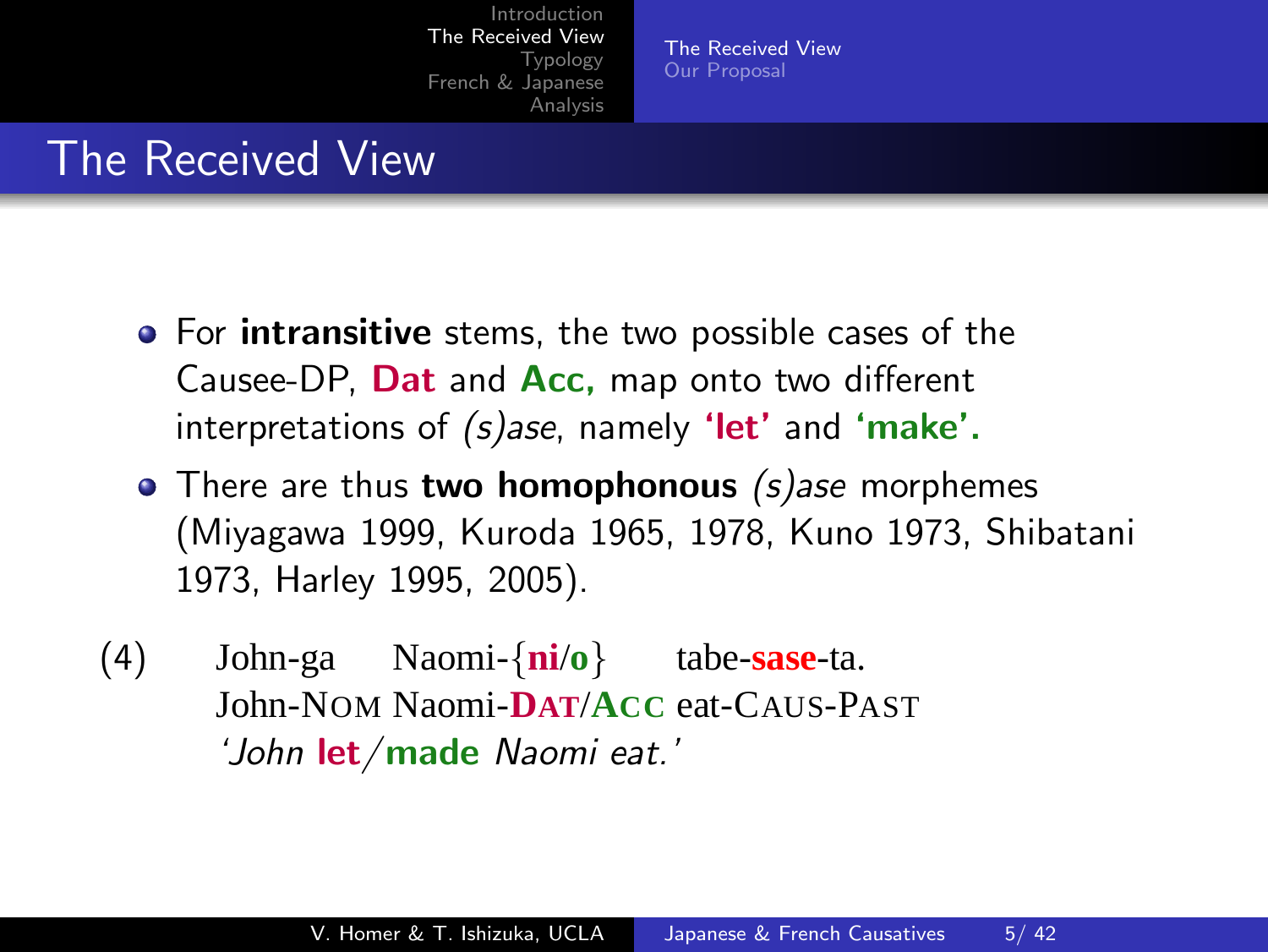[The Received View](#page-4-0) [Our Proposal](#page-9-0)

#### The Received View

- When the stem is transitive (i.e. has an overt Acc object), the Causee is obligatorily Dative-marked.
- The Causee of the 'let' (s)ase remains Dative, while the Causee of the 'make' (s)ase becomes Dative, in accordance with the Double-O Constraint.

#### Double-O Constraint

Two occurrences of the Accusative  $o$  in a simplex clause are prohibited in Japanese (Harada 1973).

(5) Ken-ga Ken-NOM Naomi-**DAT**/**ACC** book-ACC read-CAUS-PAST Naomi-{**ni**/**\*o**} hon-o yom-**ase**-ta. 'Ken made/let Naomi read a book.'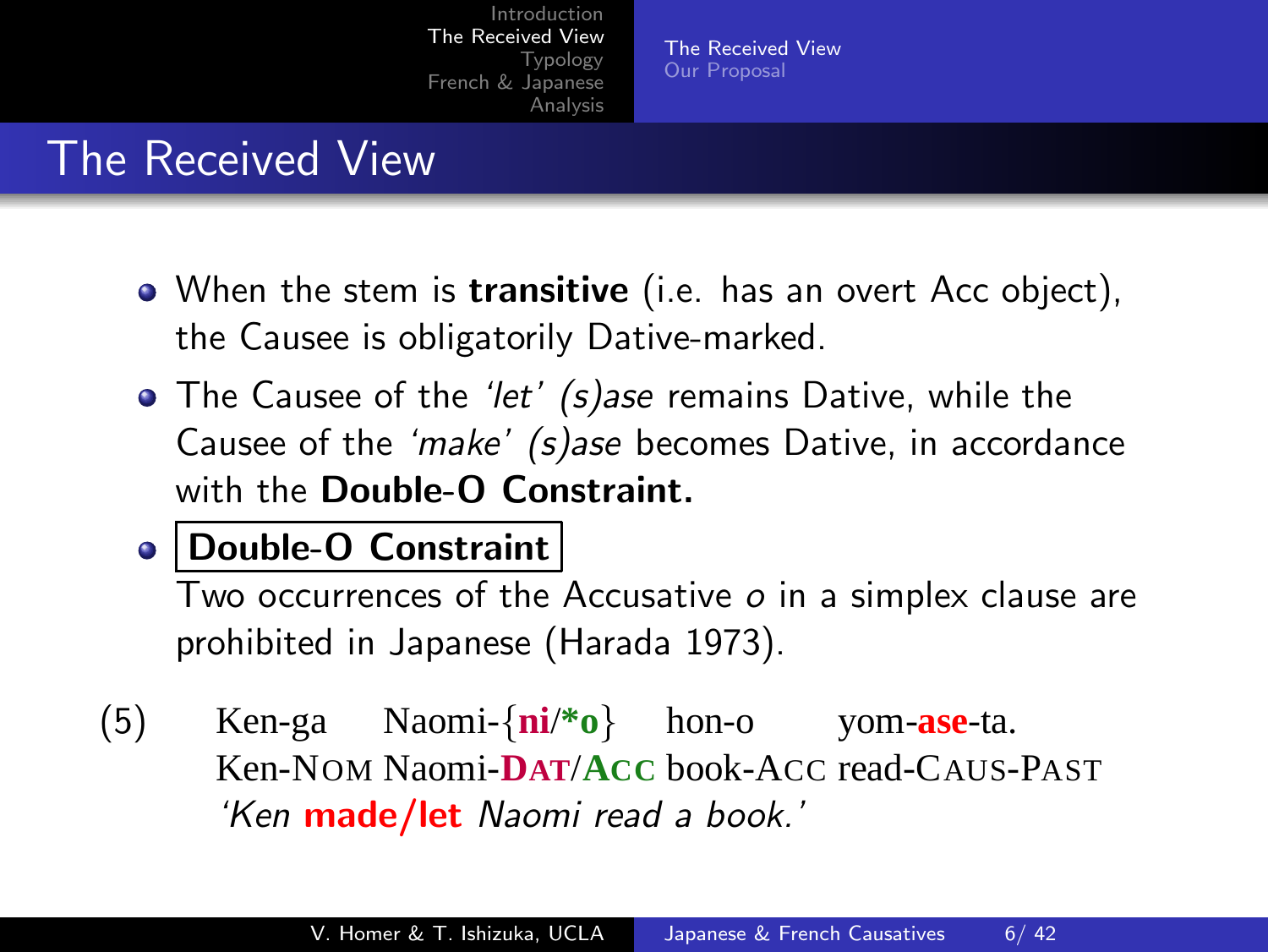[The Received View](#page-4-0) [Our Proposal](#page-9-0)

#### The Received View

According to the Received View:

- For intransitive verbs, there is a bijective relation between the two interpretations and the two cases on the Causee;
- **•** For transitive verbs, there are **two** sources of the Dative: the 'let' interpretation, and a ban on double Accusatives (the so-called Double-O Constraint).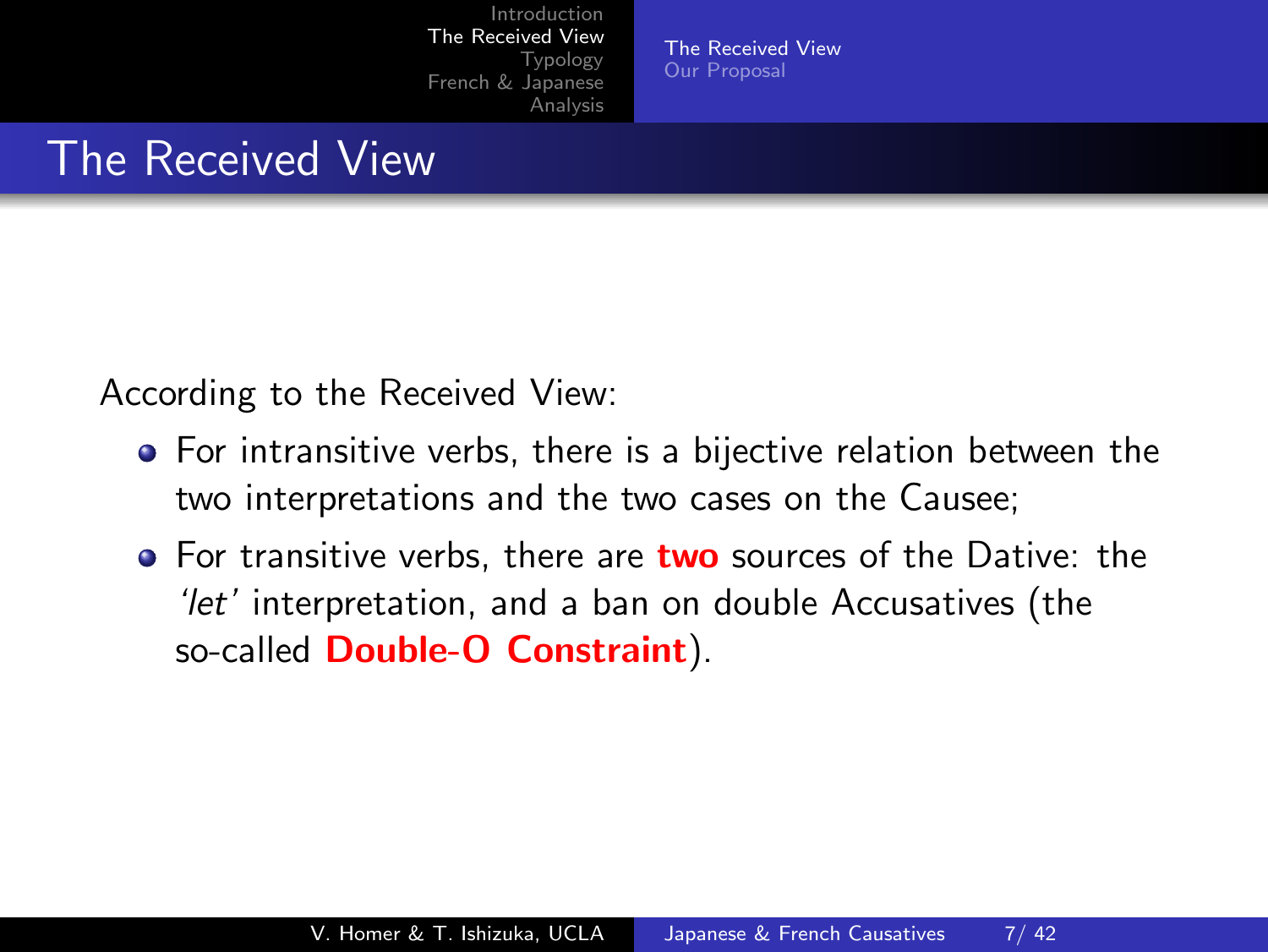[The Received View](#page-4-0) [Our Proposal](#page-9-0)

#### The Received View

|              | 'Let'<br>´s)ase |            | 'Make'<br>$(s)$ ase                |            |
|--------------|-----------------|------------|------------------------------------|------------|
|              | Causee-DP       |            | Causee-DP                          |            |
| Intransitive | <b>Dative</b>   |            | <b>Accusative</b>                  |            |
| Transitive   | <b>Dative</b>   | Accusative | <b>Accusative</b><br><b>Dative</b> | Accusative |

Table: How the Received View Cuts the Causative Pie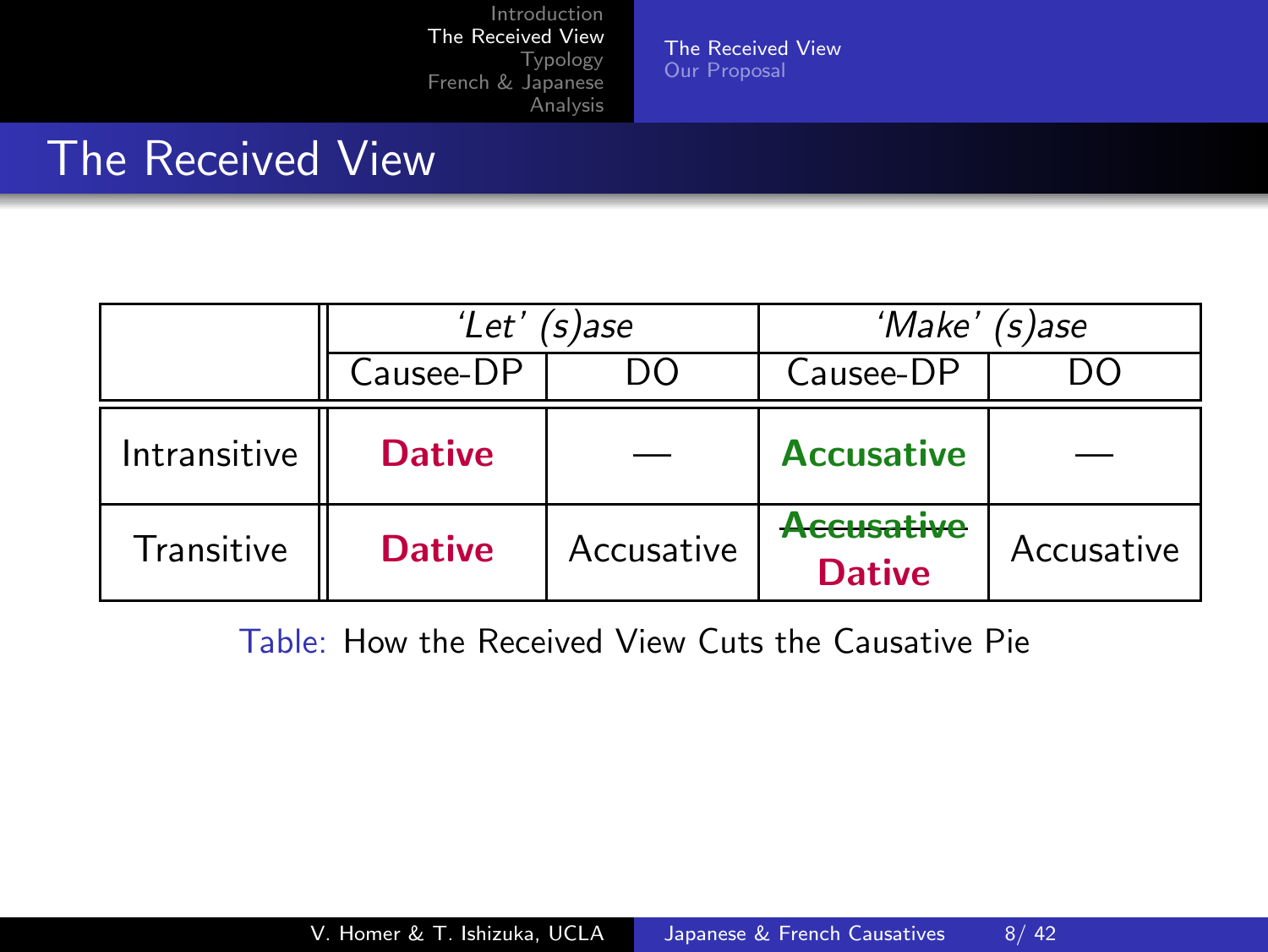[The Received View](#page-4-0) [Our Proposal](#page-9-0)

## Predictions of the Received View

- **Prediction 1:** The availability of Dative Causees is not contingent on the presence of an Accusative object;
- Prediction 2: Accusative Causees are incompatible with a 'let' interpretation.

 $\diamondsuit$  We're going to argue against the Received View by falsifying these two predictions.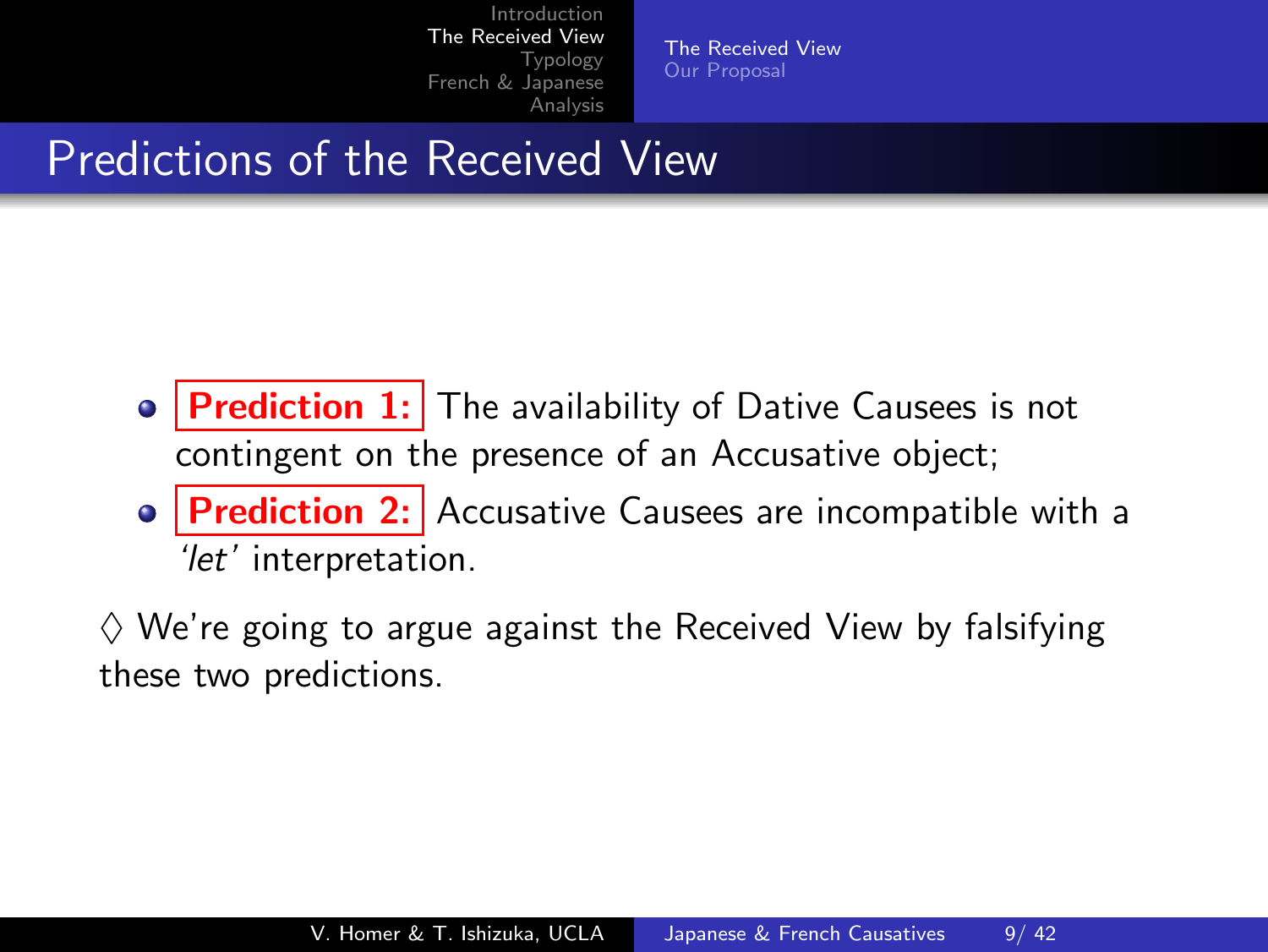[The Received View](#page-4-0) [Our Proposal](#page-9-0)

#### Proposal

|              | 'Let'<br>'s )ase |            | 'Make' (s)ase                          |            |
|--------------|------------------|------------|----------------------------------------|------------|
|              | Causee-DP        |            | Causee-DP                              |            |
| Intransitive | <b>Dative</b>    |            | <b>Accusative</b>                      |            |
| Transitive   | <b>Dative</b>    | Accusative | <del>Accusative</del><br><b>Dative</b> | Accusative |

#### Table: How the Received View Cuts the Causative Pie

|              | 'Cause' (s)ase              |            |
|--------------|-----------------------------|------------|
|              | Causee-DP                   |            |
| Intransitive | <b>Accusative</b>           |            |
| Transitive   | Accusative<br><b>Dative</b> | Accusative |

#### <span id="page-9-0"></span>Table: Our Proposal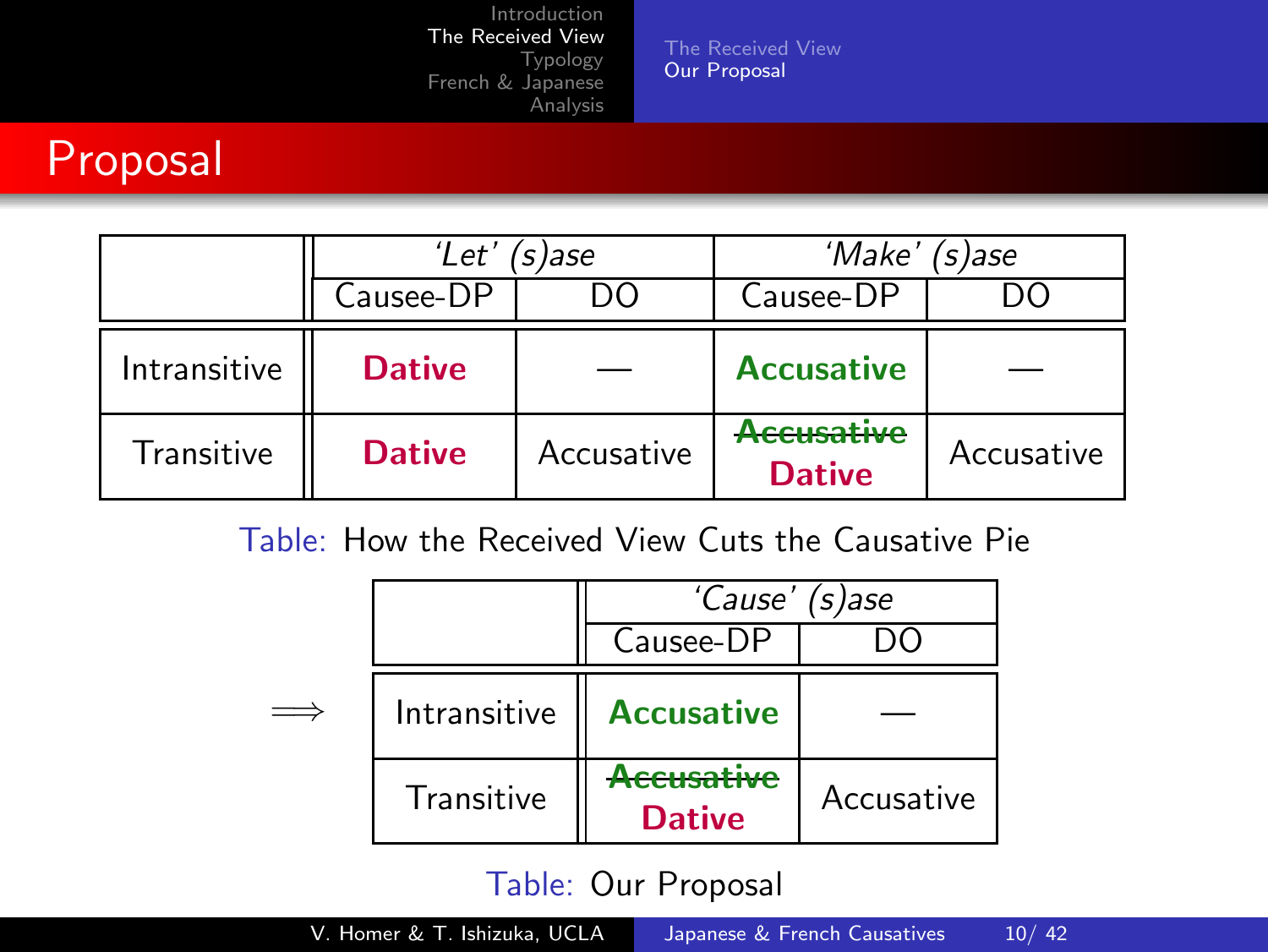[The Received View](#page-4-0) [Our Proposal](#page-9-0)

#### Proposal

#### There is only one  $(s)$ ase...

- $\bullet$  The meaning/case correlation does not hold
- Dative Causees only co-occur with transitive stems
- Apparent intransitive verbs with Dative Causees are in fact used transitively

#### . so the table should be

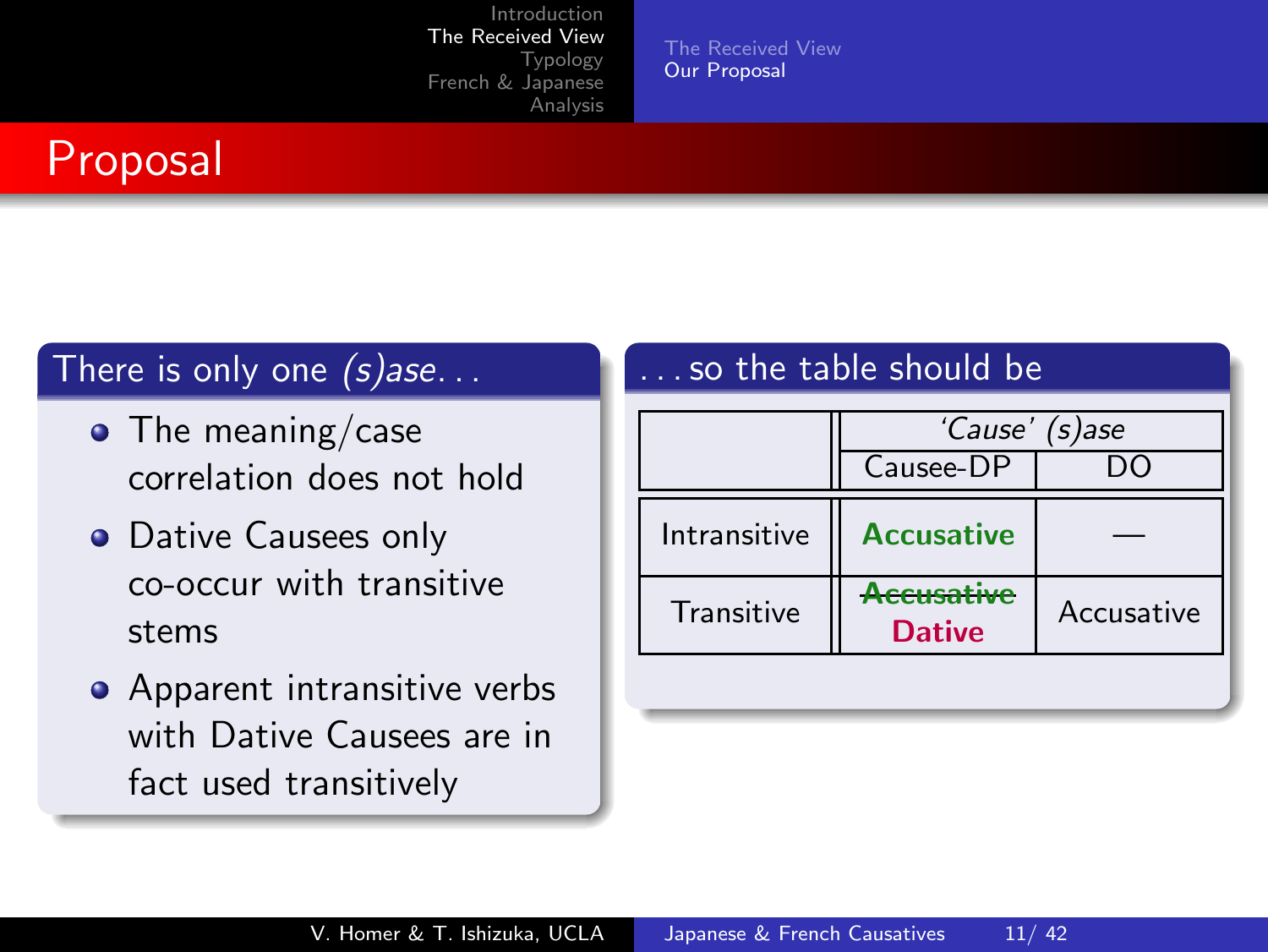[The Received View](#page-4-0) [Our Proposal](#page-9-0)

## Roadmap

- **1** The Received View
- 2 Typology
	- Type I: Obligatory Accusative Causee
	- Type II: Obligatory Dative Causee
	- Type III: Alternating Case
- **3 French & Japanese: Dativization and Animacy**
- **4 Proposed Analysis**
- **6** Conclusion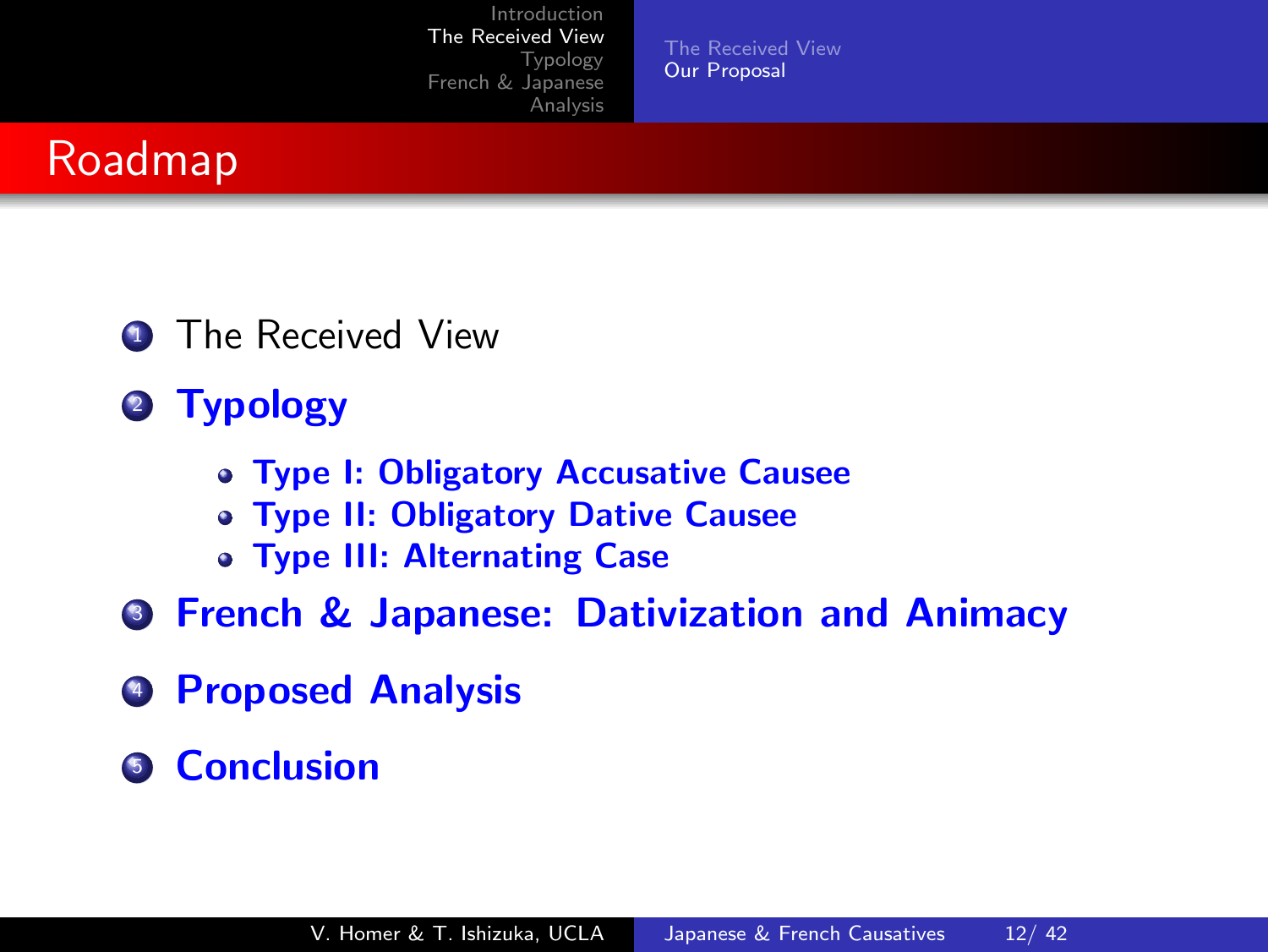[Obligatory Accusative Causee](#page-13-0) [Obligatory Dative Causee](#page-22-0) [Alternating Case](#page-25-0)

## Case Patterns

| Case               | Extension         | <b>Examples</b>                   |
|--------------------|-------------------|-----------------------------------|
|                    |                   | hatarak-u 'work', nak-u 'cry',    |
| I. *Dat/Acc        | Pure Intransitive | aw-u 'meet', komar-u 'be.annoyed' |
|                    |                   | sin-u 'die', sak-u 'bloom'        |
|                    |                   | ake-ru 'open', ka-u 'buy',        |
| $II.$ Dat/ $*$ Acc | Pure Transitive   | home-ru 'praise', kak-u 'write'   |
|                    |                   | yom-u 'read', ara-u 'wash'        |
|                    |                   | tabe-ru 'eat', oyog-u 'swim',     |
| III. Dat/Acc       | Mixed             | nobor-u 'climb', hashir-u 'run',  |
|                    | (optional object) | aruk-u 'walk', odor-u 'dance'     |

<span id="page-12-0"></span>Table: Typology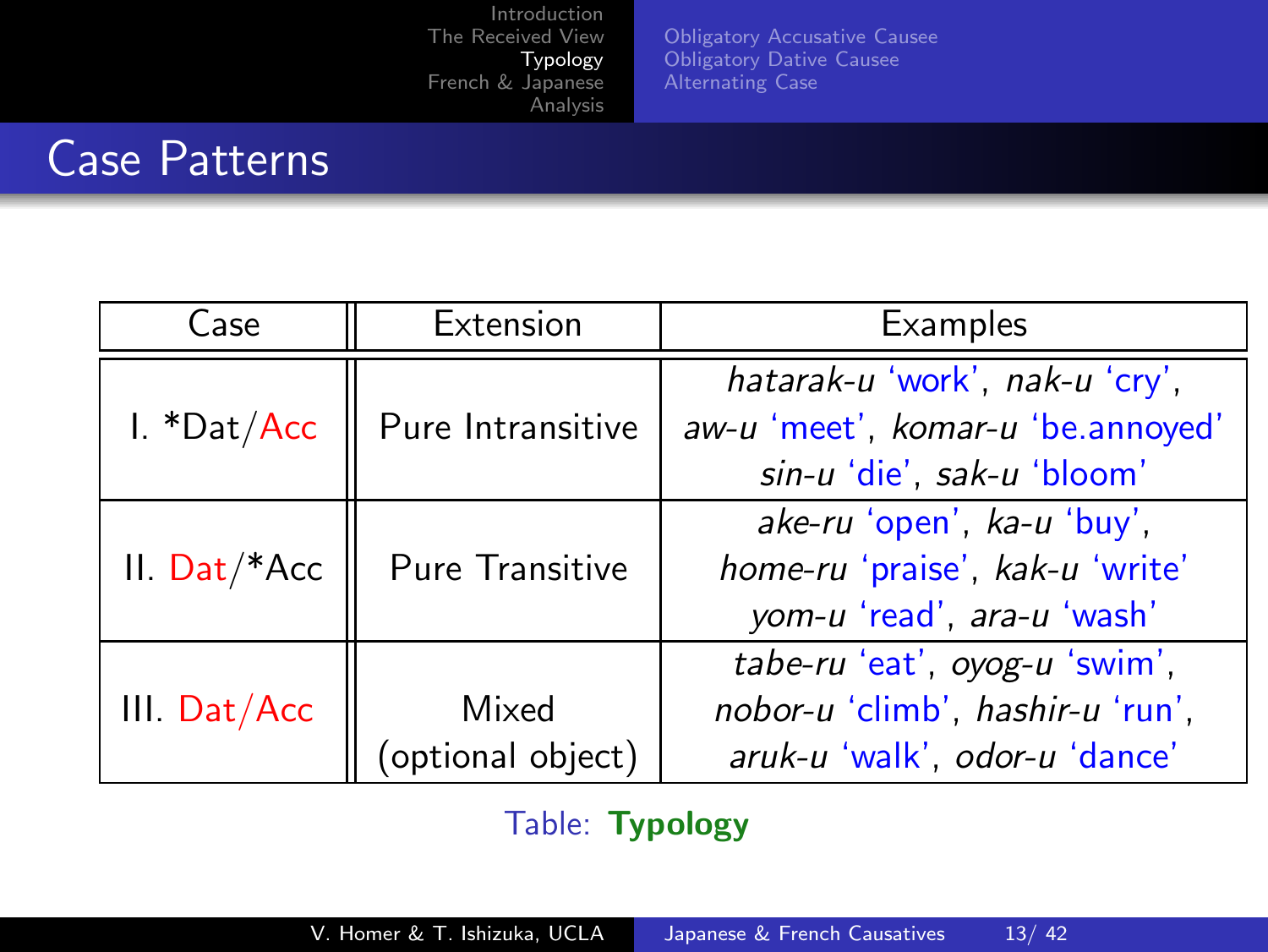[Obligatory Accusative Causee](#page-13-0) [Obligatory Dative Causee](#page-22-0) [Alternating Case](#page-25-0)

### Type I: Obligatory Accusative Causee

- (6) Ken-ga Ken-NOM Naomi-DAT/ACC cry-CAUS-PAST **Naomi-**{**\*ni/o**} nak-**ase**-ta. 'Ken caused Naomi to cry.'
- <span id="page-13-0"></span>(7) Ken-ga Ken-NOM Naomi-DAT/ACC stand-CAUS-PAST **Naomi-**{**\*ni/o**} tat-**ase**-ta. 'Ken caused Naomi to stand up.'
	- All Unergatives pattern this way: they are incompatible with a Dative Causee.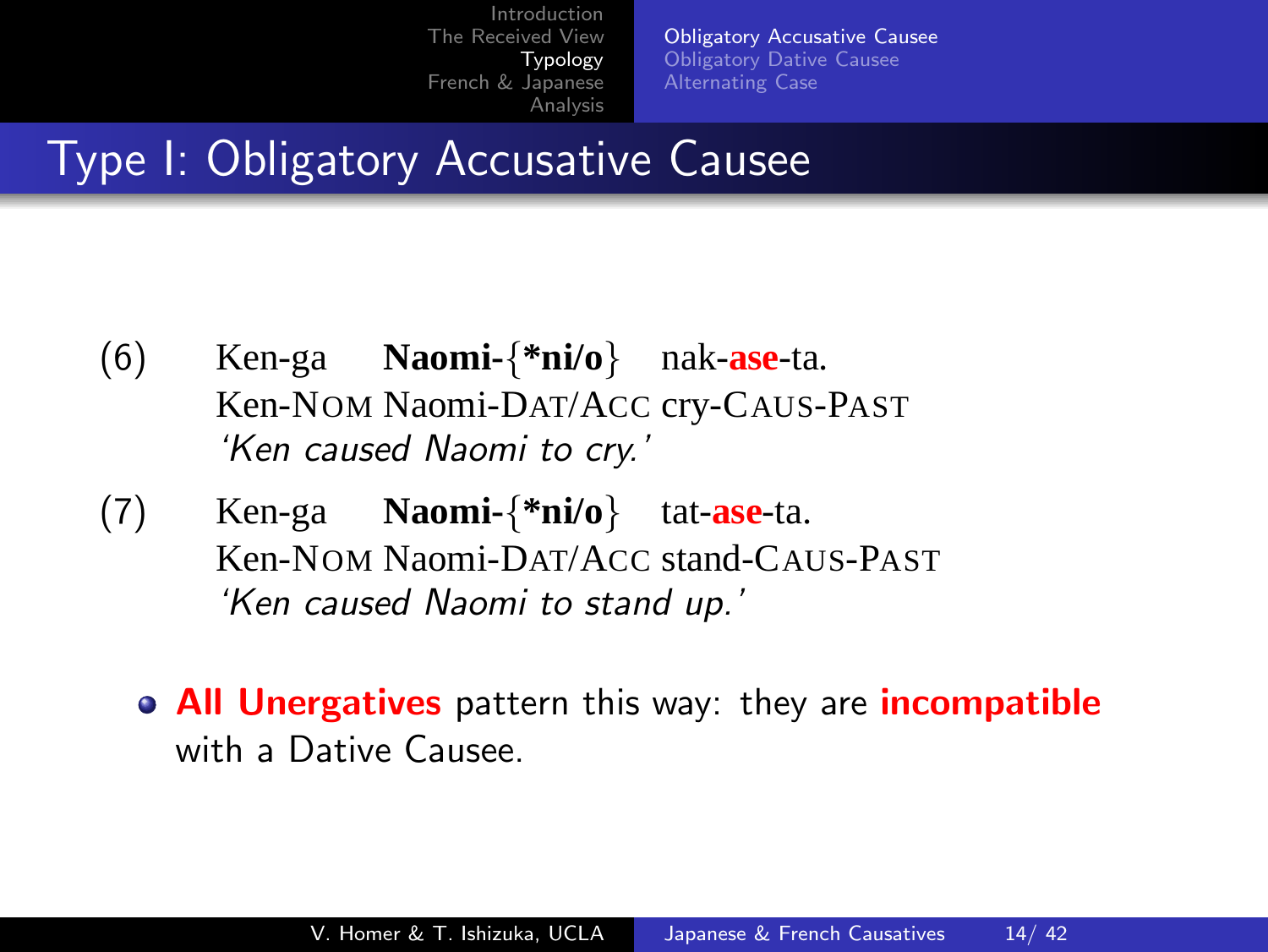[Obligatory Accusative Causee](#page-13-0) [Obligatory Dative Causee](#page-22-0) [Alternating Case](#page-25-0)

## Type I: Obligatory Accusative Causee

- (8) Ken-ga Ken-NOM Naomi-DAT/ACC die-CAUS-PAST **Naomi-**{**\*ni/o**} sin-**ase**-ta. 'Ken caused Naomi to die.'
- (9) Ken-ga Ken-NOM Naomi-DAT/ACC be.annoyed-CAUS-PAST **Naomi-**{**\*ni/o**} komar-**ase**-ta. 'Ken caused Naomi to be annoyed.'
	- **All Unaccusatives** pattern this way: they are **incompatible** with a Dative Causee.
	- **Generalization:** Verbs that do not assign Accusative are incompatible with a Dative Causee.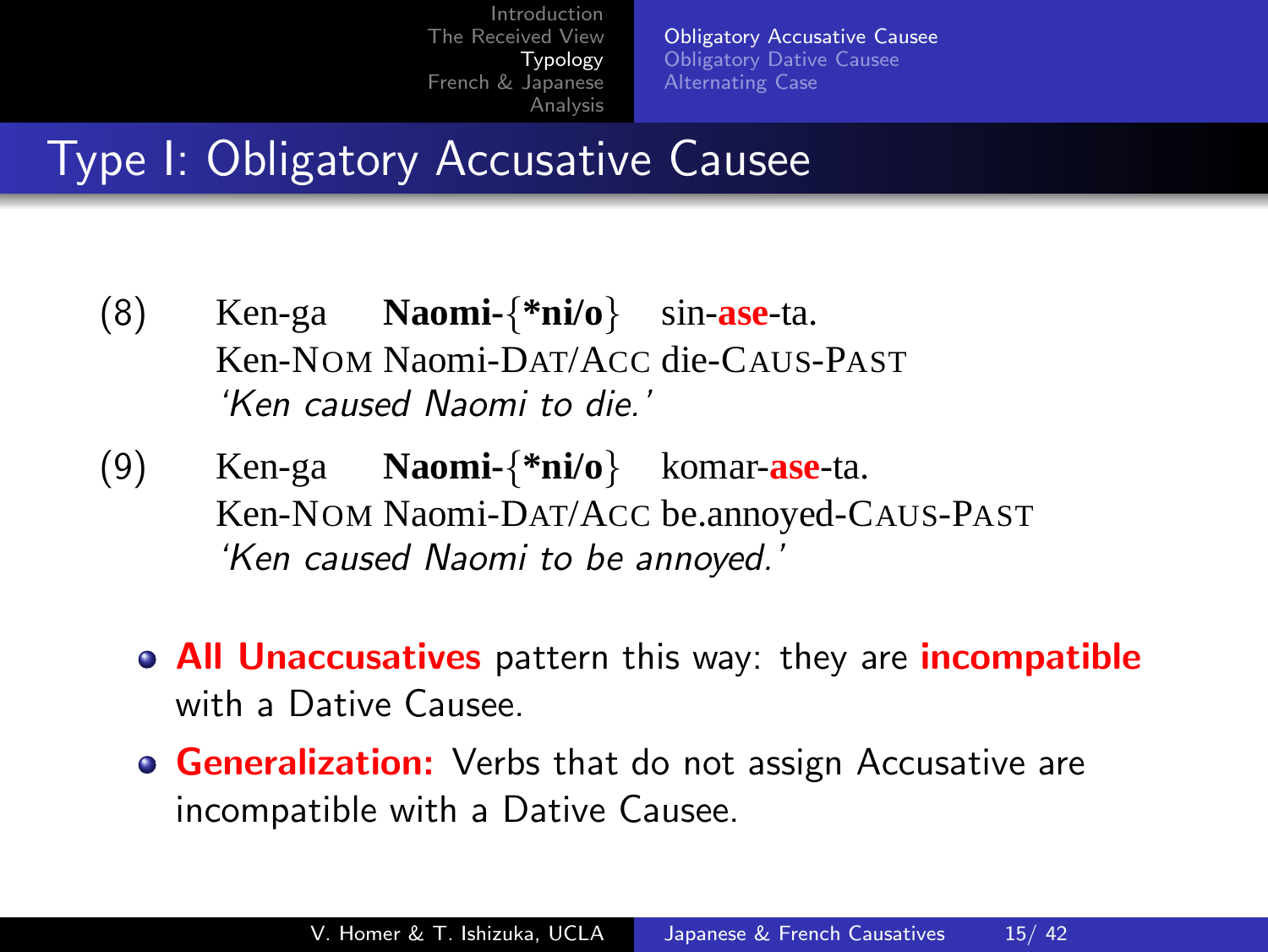[Obligatory Accusative Causee](#page-13-0) [Obligatory Dative Causee](#page-22-0) [Alternating Case](#page-25-0)

# Previous Accounts of the Obligatory Accusative Causee

Drawing on the following examples (N.B.: these are **unaccusative** verbs), Shibatani (1973) proposes that the Permissive interpretation (i.e., Dat Causee) requires a verb whose subject is a volitional entity:

(10) Naomi-ga **hana-**{**o/\*ni**} Naomi-NOM flower-ACC/DAT beautifully migoto-ni sak-**ase**-ta.

bloom-CAUS-PAST

'Naomi caused the flowers to bloom beautifully.'

(11) Kuuhuku/Ken-ga **Naomi-**{**o/\*ni**} kizetsu-**sase**-ta. Hunger/Ken-NOM Naomi-ACC/DAT faint-CAUS-PAST 'Hunger/Ken caused Naomi to faint.'

 $\diamondsuit$  However, the requirement of the volitional argument is insufficient to account for all the data.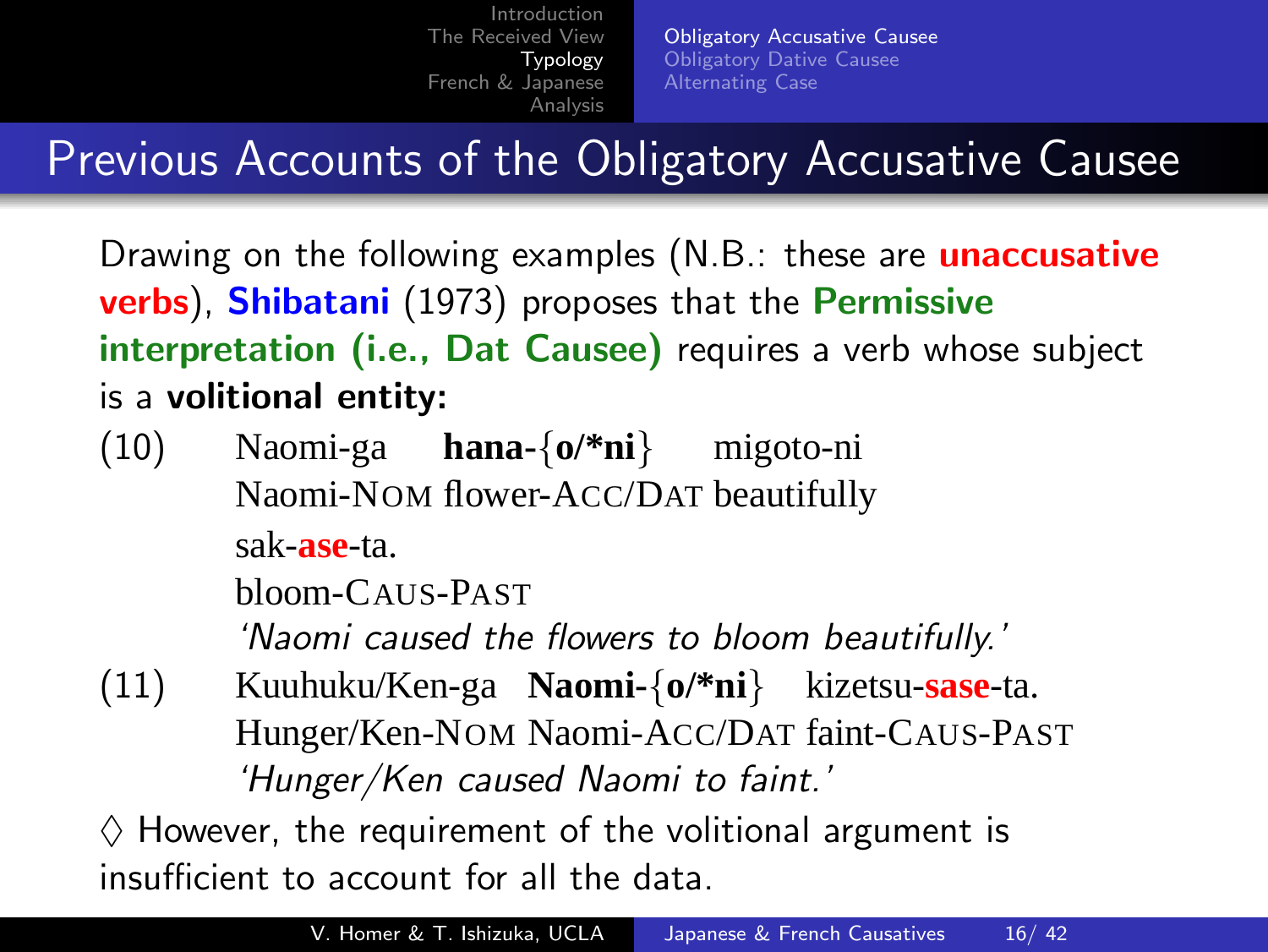[Obligatory Accusative Causee](#page-13-0) [Obligatory Dative Causee](#page-22-0) [Alternating Case](#page-25-0)

## Type I: Obligatory Accusative Causee

- Verbs such as *hatarak-u* 'work' and aw-u 'meet', are also incompatible with a Dative Causee.
- **•** However, these verbs select **volitional arguments.**
- (12) Ken-ga Ken-NOM Naomi-DAT/ACC work-CAUS-PAST **Naomi-**{**\*ni/o**} hatarak-**ase**-ta. 'Ken caused Naomi to work.'
- (13) Ken-ga Ken-NOM Naomi-DAT/ACC Mary-COM meet-CAUS-PAST **Naomi-**{**\*ni/o**} Mary-to aw-**ase**-ta. 'Ken caused Naomi to meet with Mary.'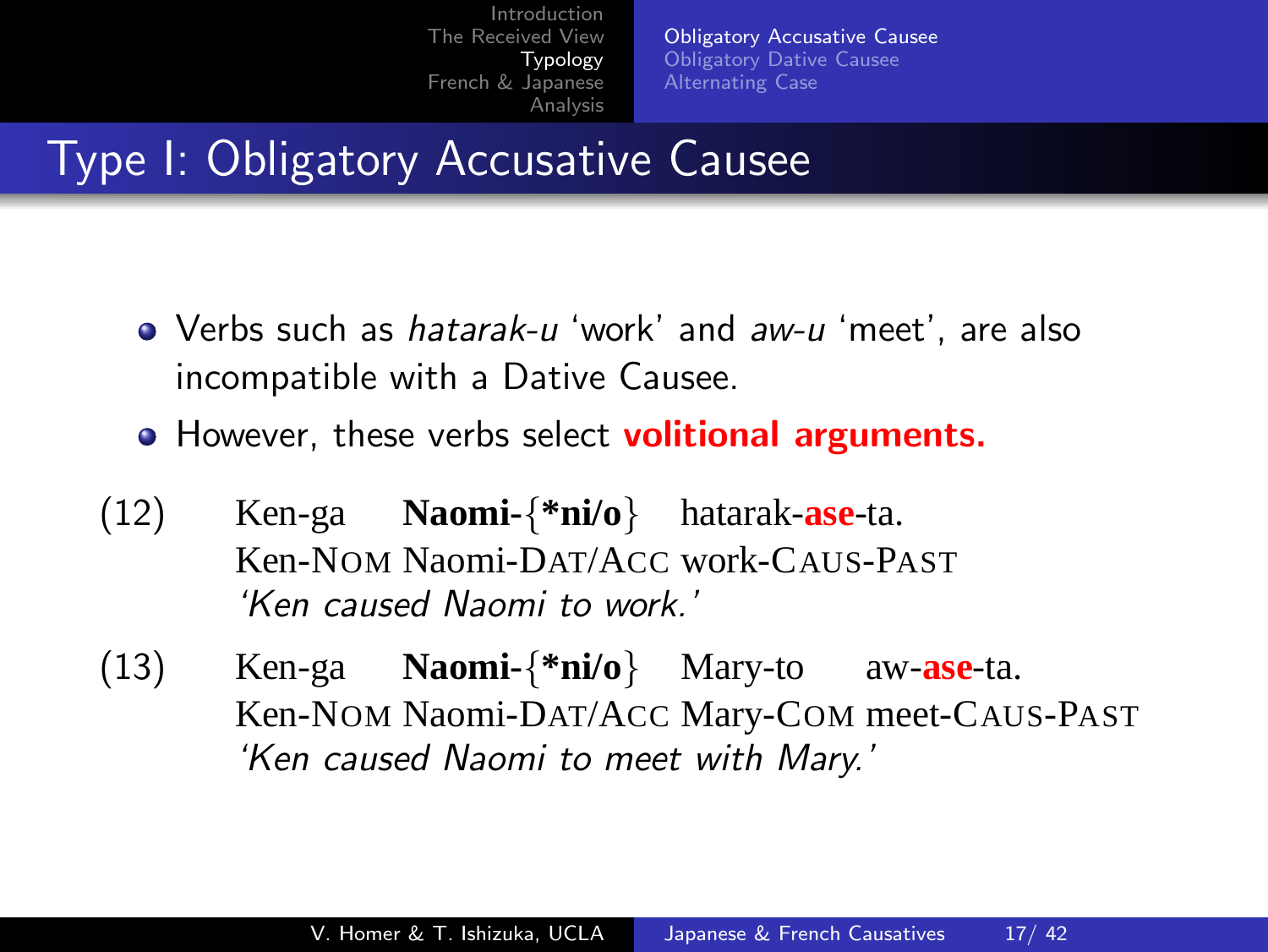<span id="page-17-0"></span>[Obligatory Accusative Causee](#page-13-0) [Obligatory Dative Causee](#page-22-0) [Alternating Case](#page-25-0)

# Type I: Generalization

- **Generalization:** Verbs that do not assign Accusative are incompatible with a Dative Causee.
- Compare with yom-u 'read' in [\(14\).](#page-17-0)
- (14) Ken-ga **Naomi**-**ni hon-o** Ken-NOM Naomi-DAT book-ACC read-CAUS-PAST yom-**ase**-ta. 'Ken made/let Naomi read a book.'
	- $\bullet$  **Prediction 1:** The availability of Dative Causees is not contingent on the presence of an Accusative object.
- $\Rightarrow$  Prediction 1 is **falsified.**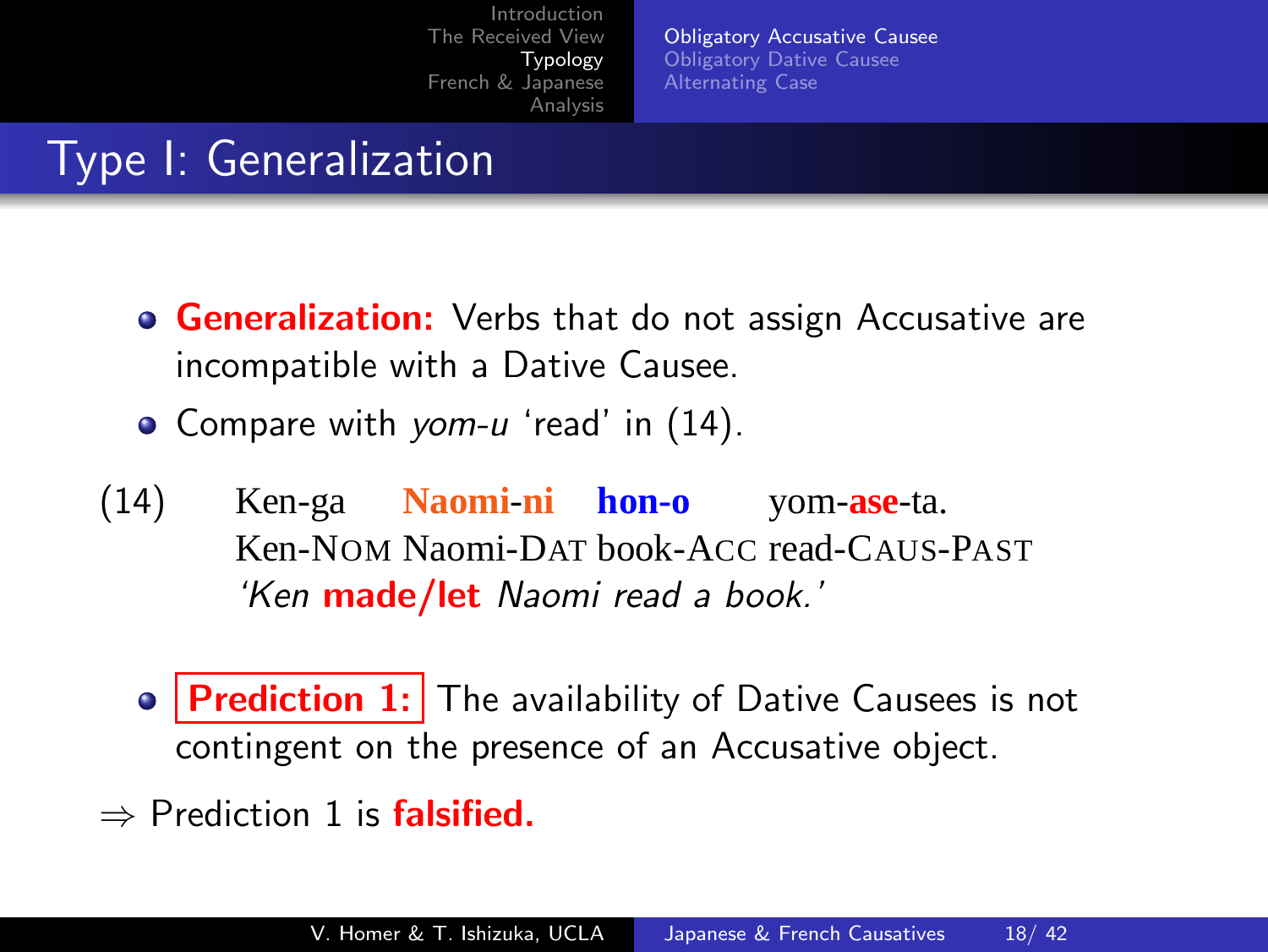[Obligatory Accusative Causee](#page-13-0) [Obligatory Dative Causee](#page-22-0) [Alternating Case](#page-25-0)

## Against the meaning/case correlation (Kitagawa 1974)

- (15) Omoiyari-ga aru isya-ga kurusin-deiru considerate-Nom have doctor-Nom suffer-Asp **byoonin-**{**\*ni/o**} sin-**ase**-ta. patient-DAT/ACC die-CAUS-PAST Context (i): The doctor deliberately injected an overdose of morphine. 'The sympathetic doctor **made** the suffering patient die.' Context (ii): The doctor decided not to give useless medicine any further. 'The sympathetic doctor let the suffering patient die.' Context (iii): The doctor inadvertently gave the wrong medicine. 'The sympathetic doctor **made** the suffering patient die.' • The **Accusative** Causee is **compatible** with both a 'let' and a
	- 'make' interpretation.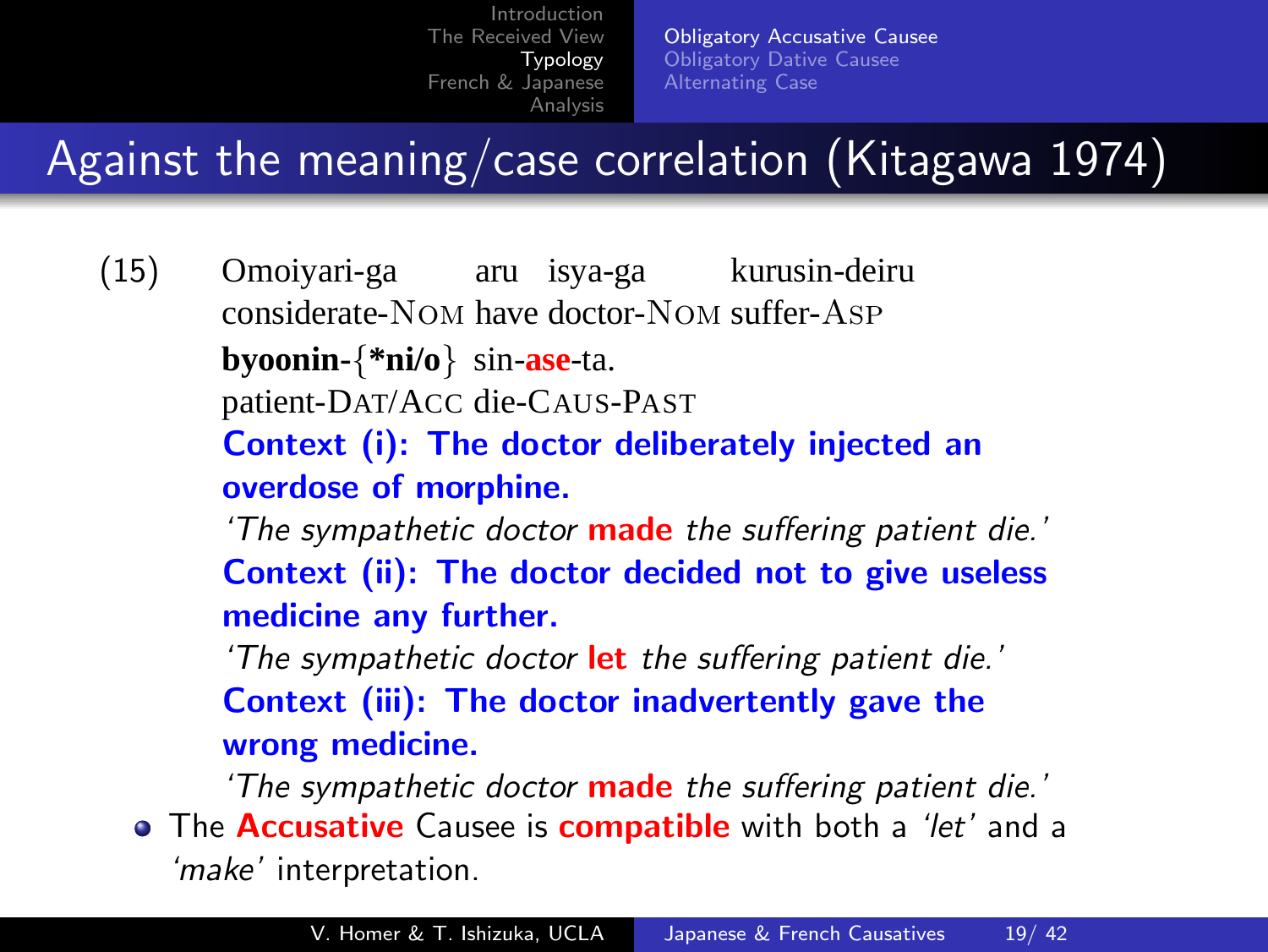[Obligatory Accusative Causee](#page-13-0) [Obligatory Dative Causee](#page-22-0) [Alternating Case](#page-25-0)

Against the meaning/case correlation (Kitagawa 1974)

- **•** The **Accusative** Causee is **compatible** with both a 'let' and a 'make' interpretation.
- Prediction 2: Accusative Causees are incompatible with a 'let' interpretation.
- $\Rightarrow$  Prediction 2 is **falsified.**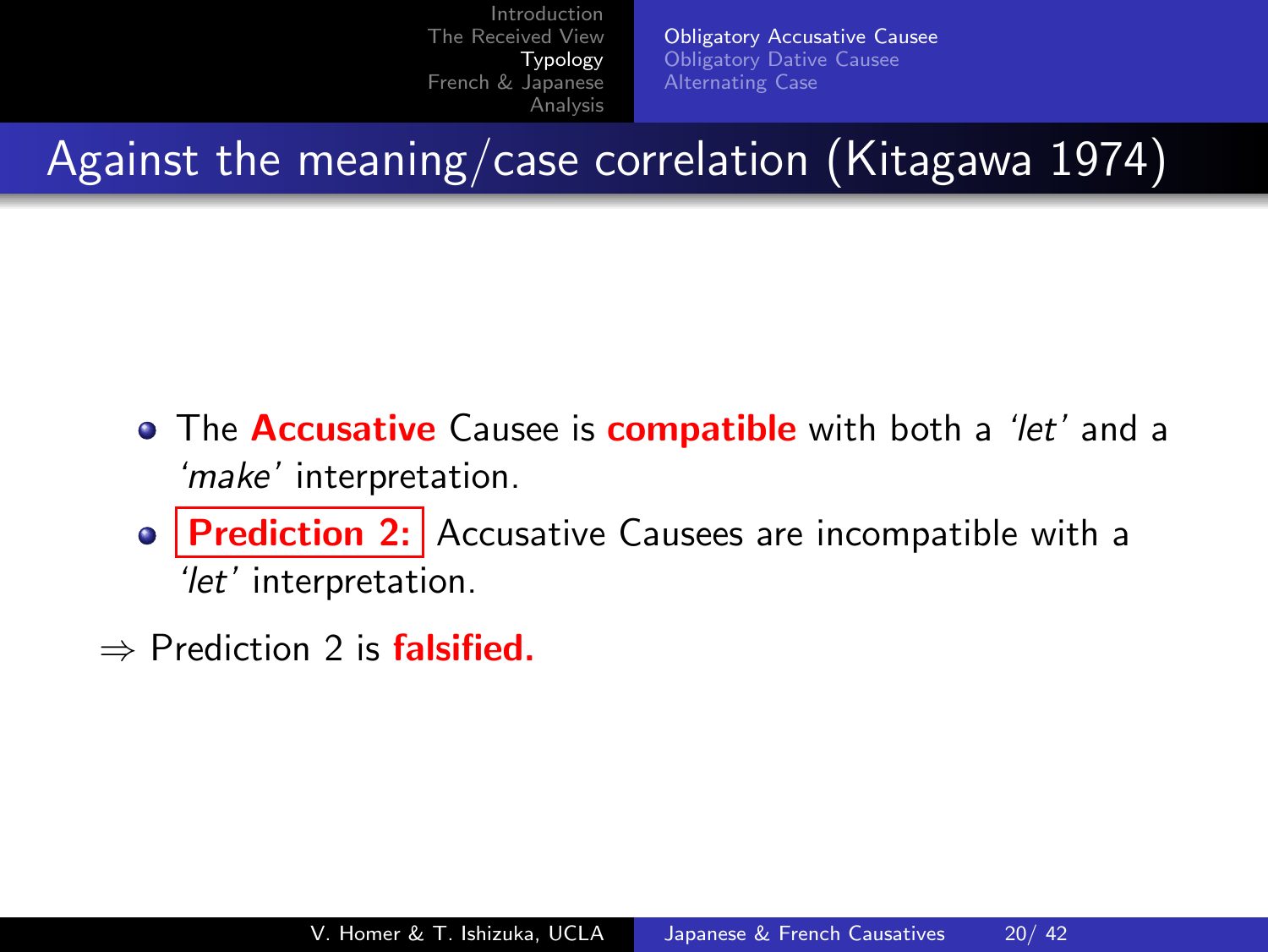[Obligatory Accusative Causee](#page-13-0) [Obligatory Dative Causee](#page-22-0) [Alternating Case](#page-25-0)

## **Summary**

- The Accusative Causee does not require a 'make' interpretation: the meaning/case correlation does not hold (cf. Wierzbicka 1988, Kitagawa 1974).
- Verbs that do not assign Accusative (i.e. pure unergative and unaccusative verbs) are incompatible with a Dative Causee.
- We're going to verify that when Dative Causees co-occur with verbs that do not take overt Accusative objects, the objects are in fact covertly present (and specific).
- **Our claim: Dative Causees are only possible in the presence of** an Accusative object, which need not be overt.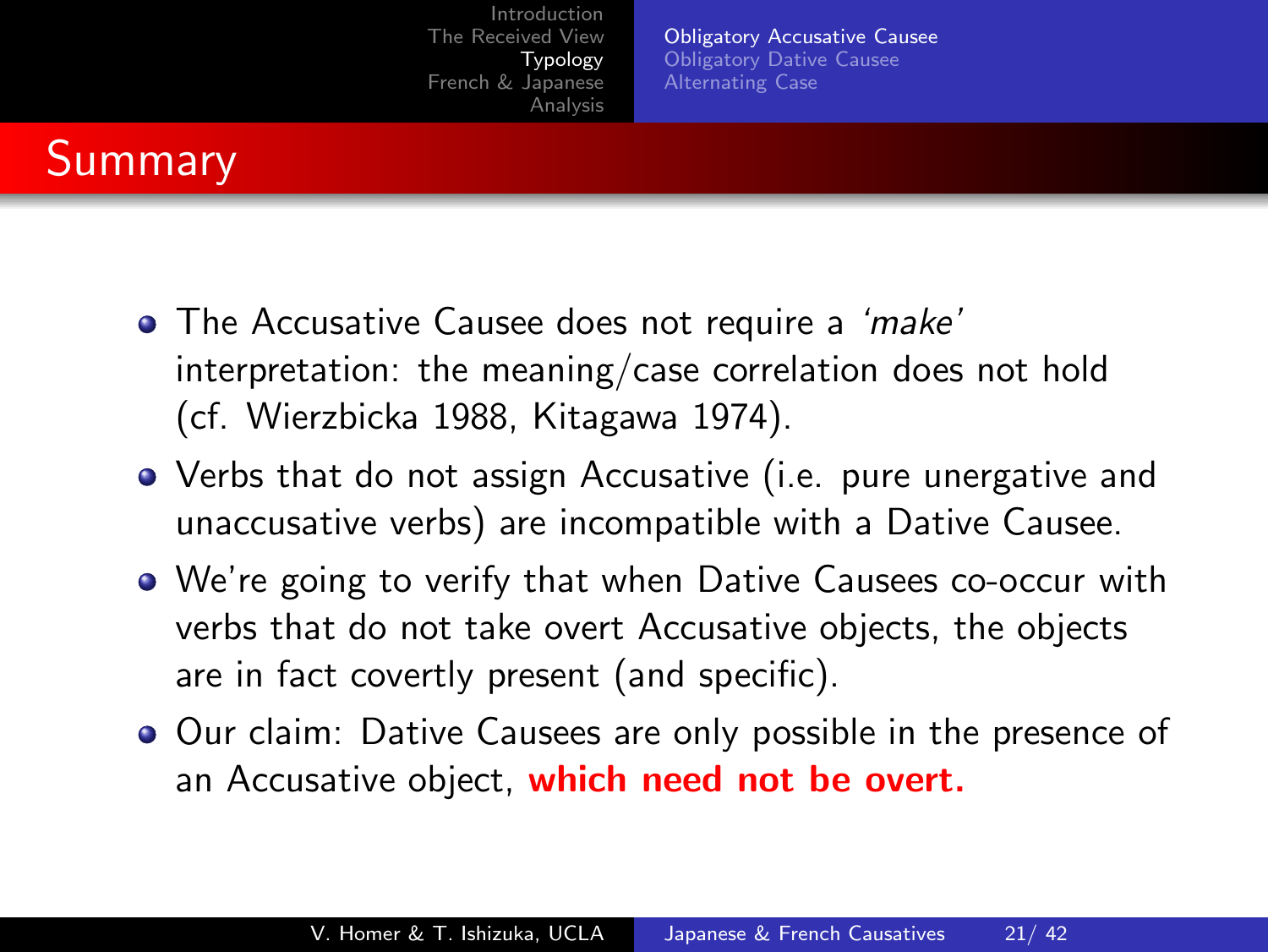[Obligatory Accusative Causee](#page-13-0) [Obligatory Dative Causee](#page-22-0) [Alternating Case](#page-25-0)



- **1** The Received View
- 2 Typology
	- Type I: Obligatory Accusative Causee
	- Type II: Obligatory Dative Causee
	- Type III: Alternating Case
- **3 French & Japanese: Dativization and Animacy**
- **4 Proposed Analysis**
- **6** Conclusion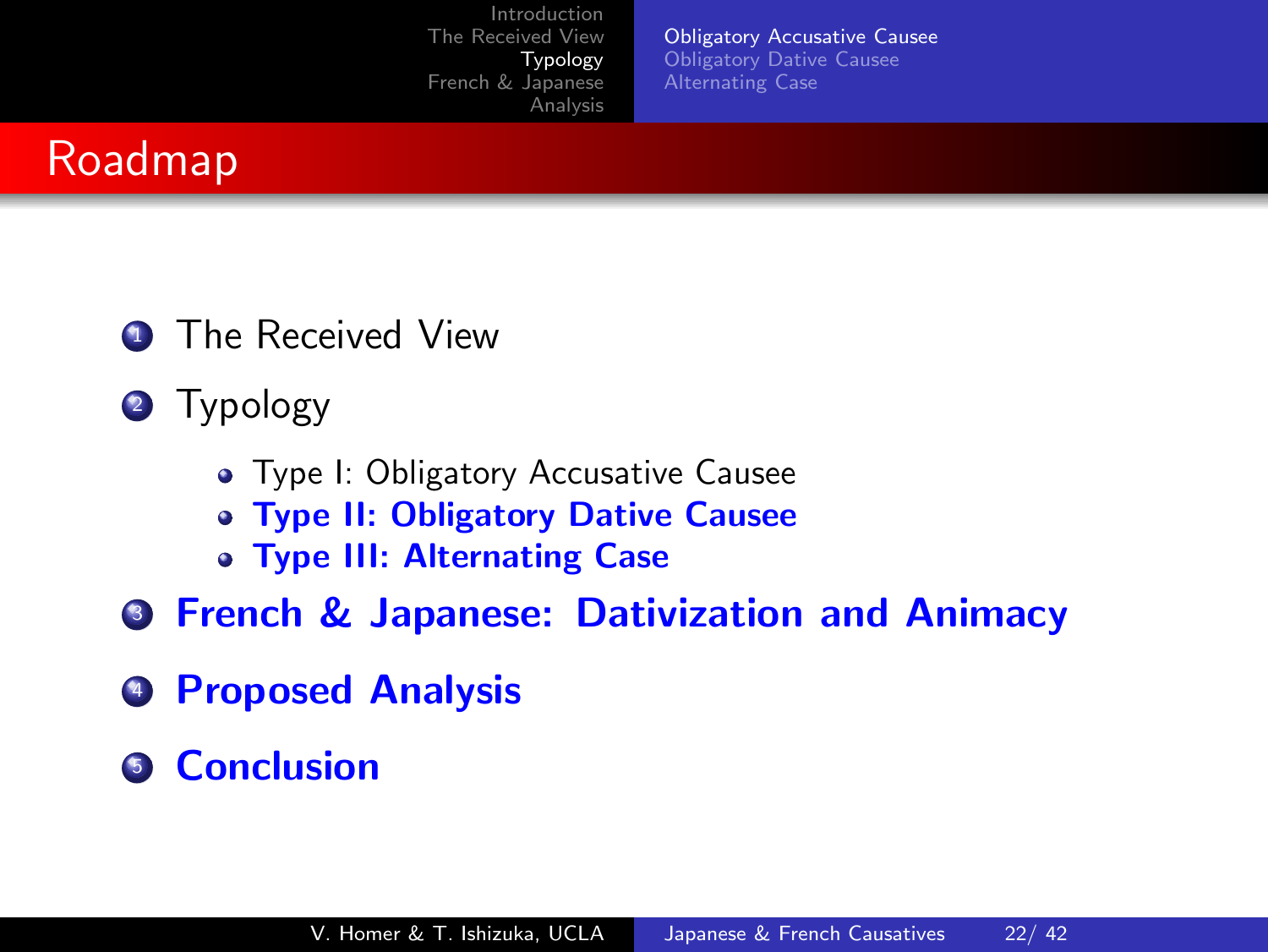[Obligatory Accusative Causee](#page-13-0) [Obligatory Dative Causee](#page-22-0) [Alternating Case](#page-25-0)

## Type II: Obligatory Dative Causee

- Some verbs never accept **Accusative** Causees: these verbs are transitives which do not allow the silent unspecified object alternation (they are 'pure transitives').
- (16) Ken-ga muriyari **Naomi-**{**ni/\*o**} Ken-NOM forcefully Naomi-{DAT/ACC} box-ACC hako-o ake-**sase**-ta. open-CAUS-PAST

<span id="page-22-0"></span>'Ken forcefully caused Naomi to open the box.'

(17) Ken-ga Ken-NOM forcefully Naomi-{DAT/ACC} open-CAUS-PAST muriyari **Naomi-**{**ni/\*o**} ake-**sase**-ta. 'Ken forcefully caused Naomi to open it.'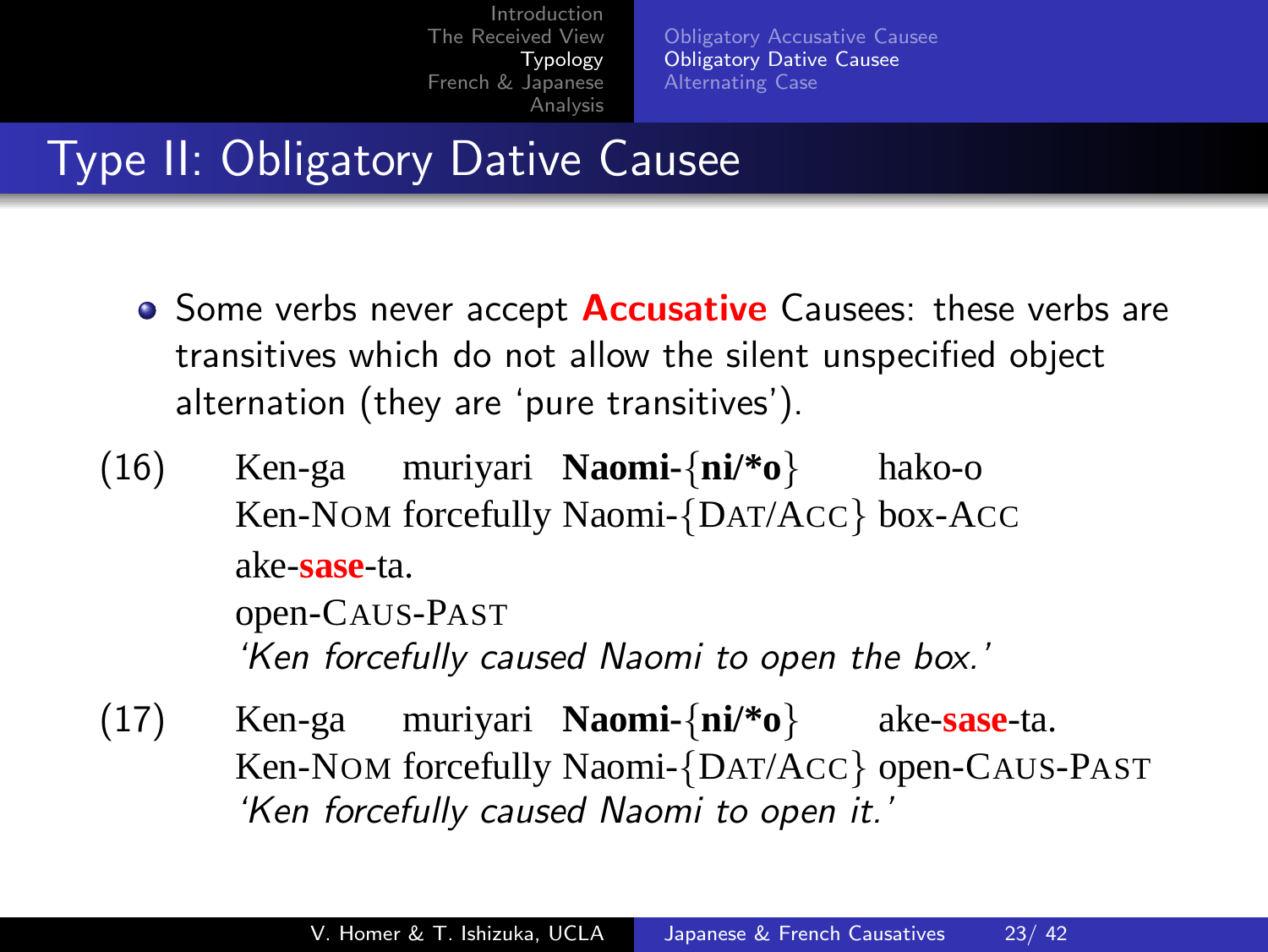[Obligatory Accusative Causee](#page-13-0) [Obligatory Dative Causee](#page-22-0) [Alternating Case](#page-25-0)

## Type II: Obligatory Dative Causee

(18) Ken-ga muriyari **Naomi-**{**ni/\*o**} Ken-NOM forcefully Naomi-{Dat/Acc} book-ACC hon-o kaw-**ase**-ta. buy-CAUS-PAST

'Ken forcefully caused Naomi to buy a book.'

(19) Ken-ga Ken-NOM forcefully Naomi-{DAT/ACC} buy-CAUS-PAST muriyari **Naomi-**{**ni/\*o**} kaw-**ase**-ta. 'Ken forcefully caused Naomi to buy it.'

 $\Rightarrow$  Generalization: The Causee of Pure Transitive stems must be Dative regardless of interpretation.

• The silent object has to be specific in these cases.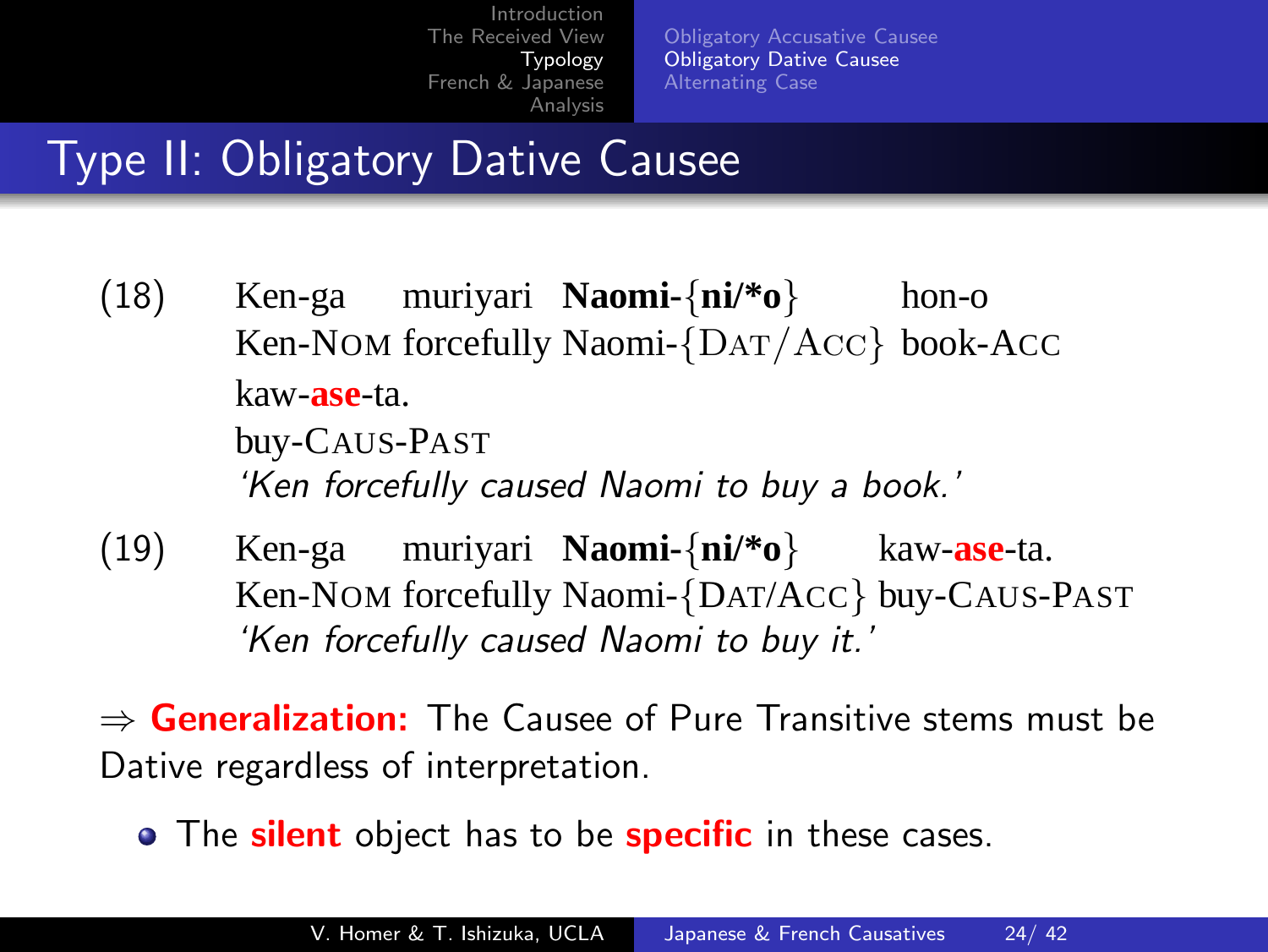[Obligatory Accusative Causee](#page-13-0) [Obligatory Dative Causee](#page-22-0) [Alternating Case](#page-25-0)



- **1** The Received View
- 2 Typology
	- Type I: Obligatory Accusative Causee
	- **Type II: Obligatory Dative Causee**
	- Type III: Alternating Case
- **3 French & Japanese: Dativization and Animacy**
- **4 Proposed Analysis**
- **6** Conclusion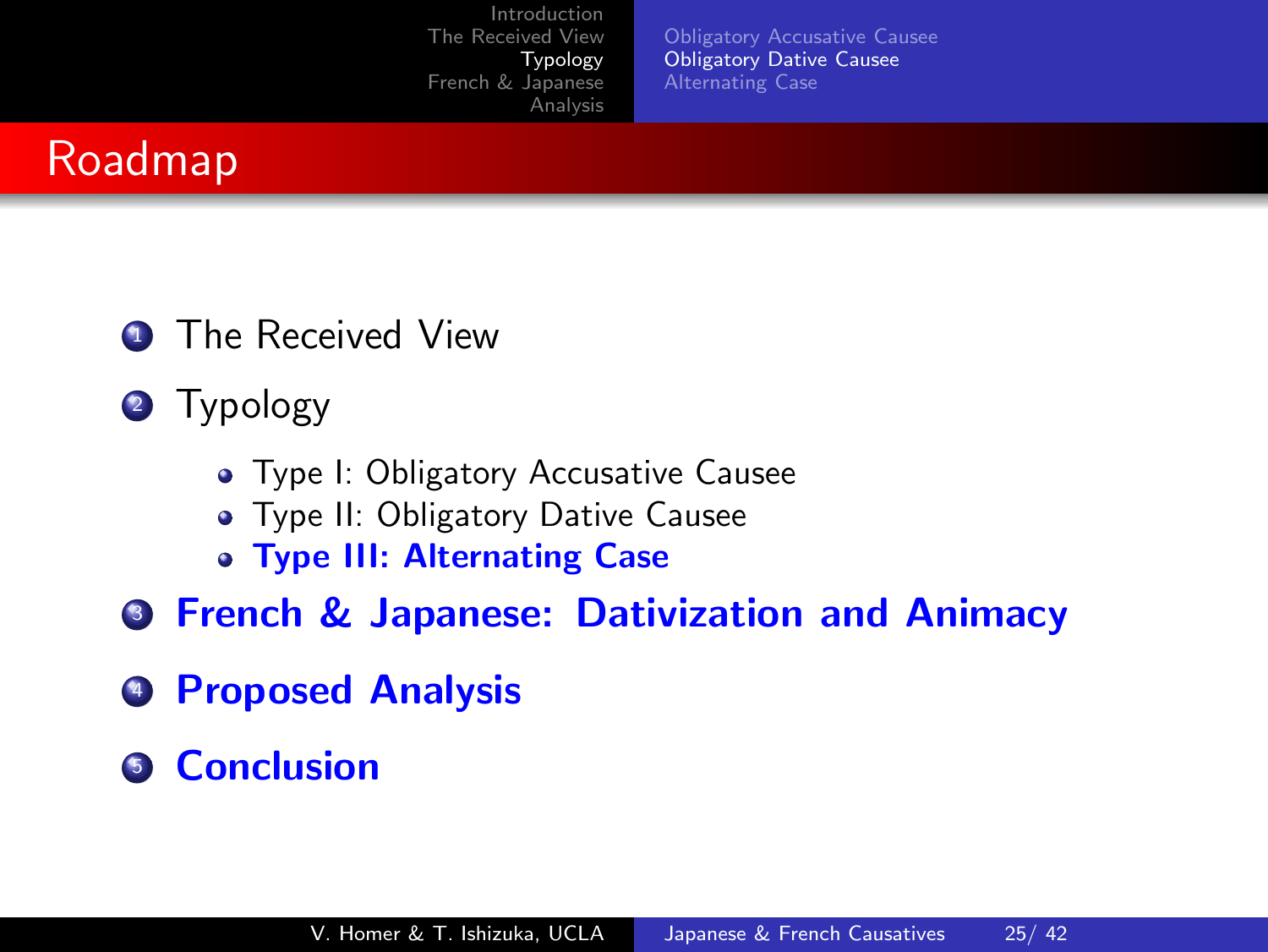[Obligatory Accusative Causee](#page-13-0) [Obligatory Dative Causee](#page-22-0) [Alternating Case](#page-25-0)

# Type III: Alternating Case

- **•** Some verbs are compatible with an Acc. or a Dat. Causee.
- 'Quit' offers a clear example of an alternation in **argument** structure and meaning.
- The meaning shift is thus a reliable indication of a change in argument structure.
- The Causee is Dative-marked iff the stem means 'quit something', i.e. has an object, which need not be overt.
- <span id="page-25-0"></span>(20) Ken-ga Ken-NOM housekeeper-{DAT/ACC} quit-CAUS-PAST **kaseihu-**{**\*ni/o**} yame-**sase**-ta. 'Ken let the housekeeper leave/fired the housekeeper.' (21) Ken-ga Ken-NOM housekeeper-{DAT/ACC} quit-CAUS-PAST **kaseihu-**{**ni/\*o**} yame-**sase**-ta. 'Ken caused the housekeeper to quit it (e.g. smoking, stealing, etc.).'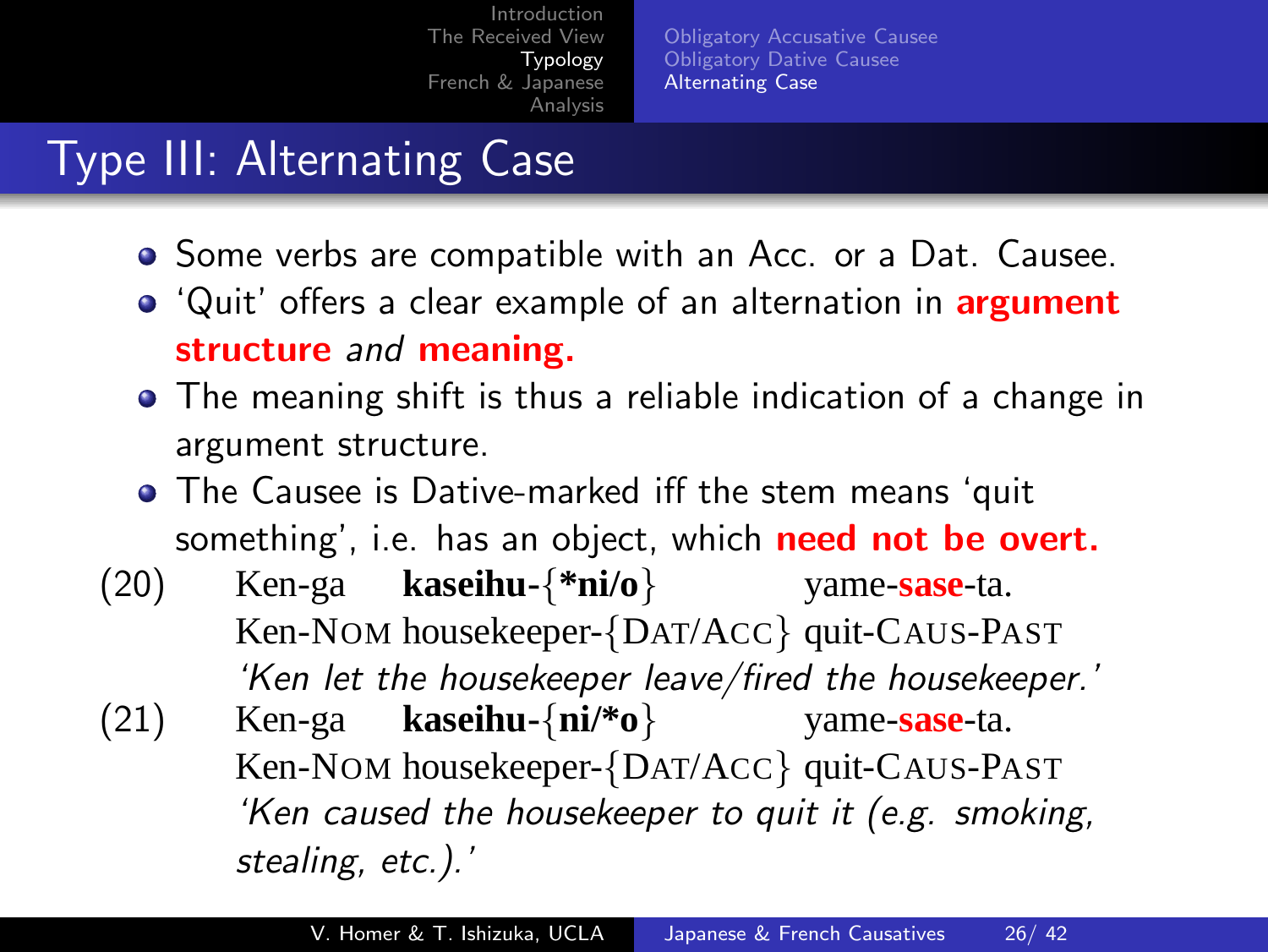[Obligatory Accusative Causee](#page-13-0) [Obligatory Dative Causee](#page-22-0) [Alternating Case](#page-25-0)

## Type III: Alternating Case

- **The same alternation is seen with odoru 'dance'**
- (22) (Context: Naomi wanted to dance, so John let her dance.) John-ga John-NOM Naomi-DAT/ACC dance-CAUS-PAST Naomi-{\*ni/o} odor-**ase**-ta. Acc. Causee 'John caused Naomi to dance.'
- (23) (Context: John is putting on a show, which contains a variety of ballroom dances, and has to decide which dance is going to be danced by who. Q: 'What did he decide about the waltz?') John-ga John-NOM Naomi-DAT/ACC dance-CAUS-PAST **Naomi-**{**ni/\*o**} odor-**ase**-ta. Dative Causee 'John caused Naomi to dance it.'

 $\Rightarrow$  The Dative Causee is not compatible with non specific silent objects.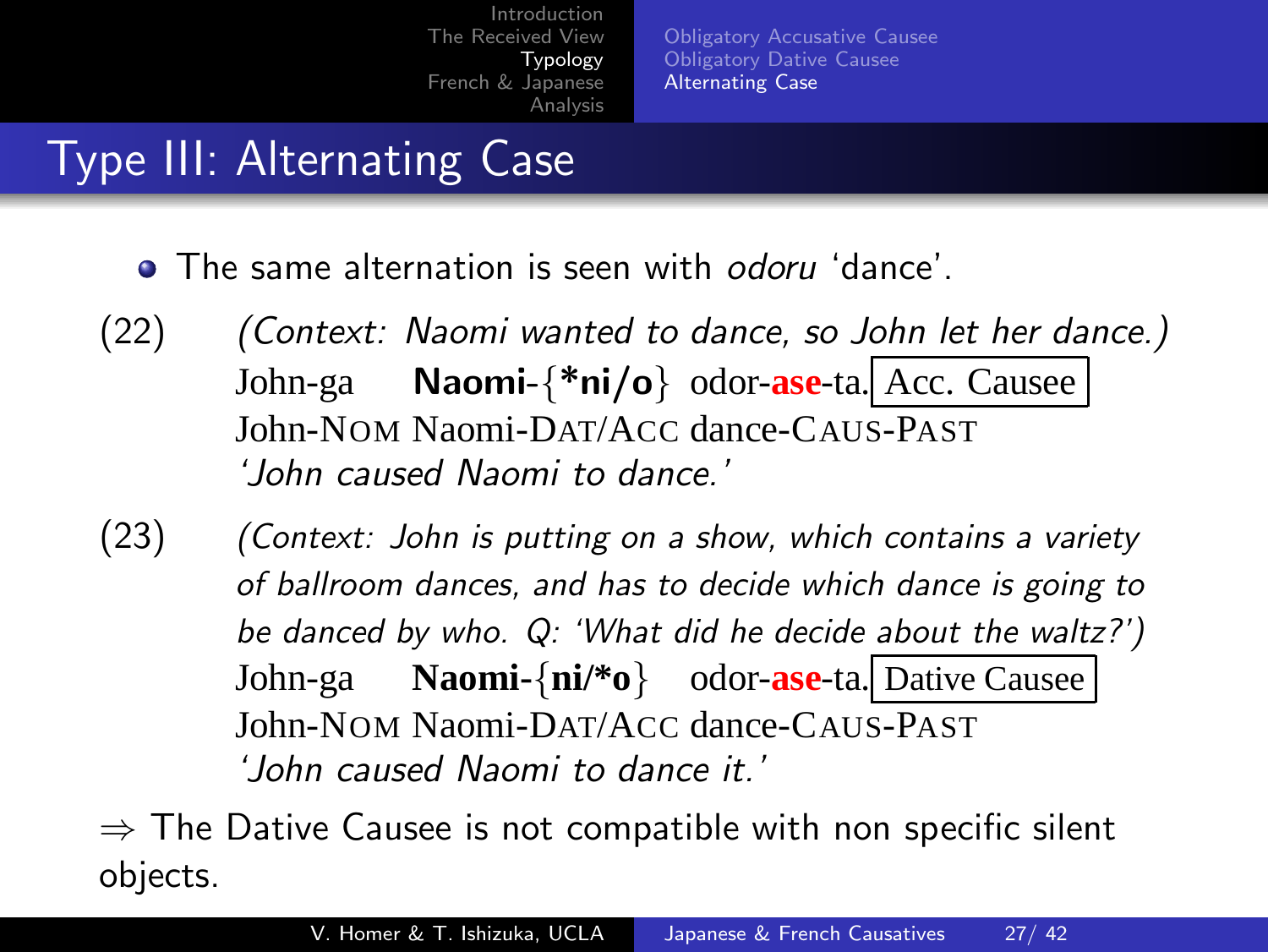[Obligatory Accusative Causee](#page-13-0) [Obligatory Dative Causee](#page-22-0) [Alternating Case](#page-25-0)

#### Interim Summary

- **•** The choice of the case on the Causee is not associated with the 'let' and 'make' interpretational difference: it depends on whether the verb stem assigns Accusative.
- Verbs that are compatible with both Dative and Accusative Causees allow optional objects, which can remain silent; if the Causee is Dative, the silent object is specific.

Coming next:

• Silent objects that trigger dativization in causatives are not unique to Japanese.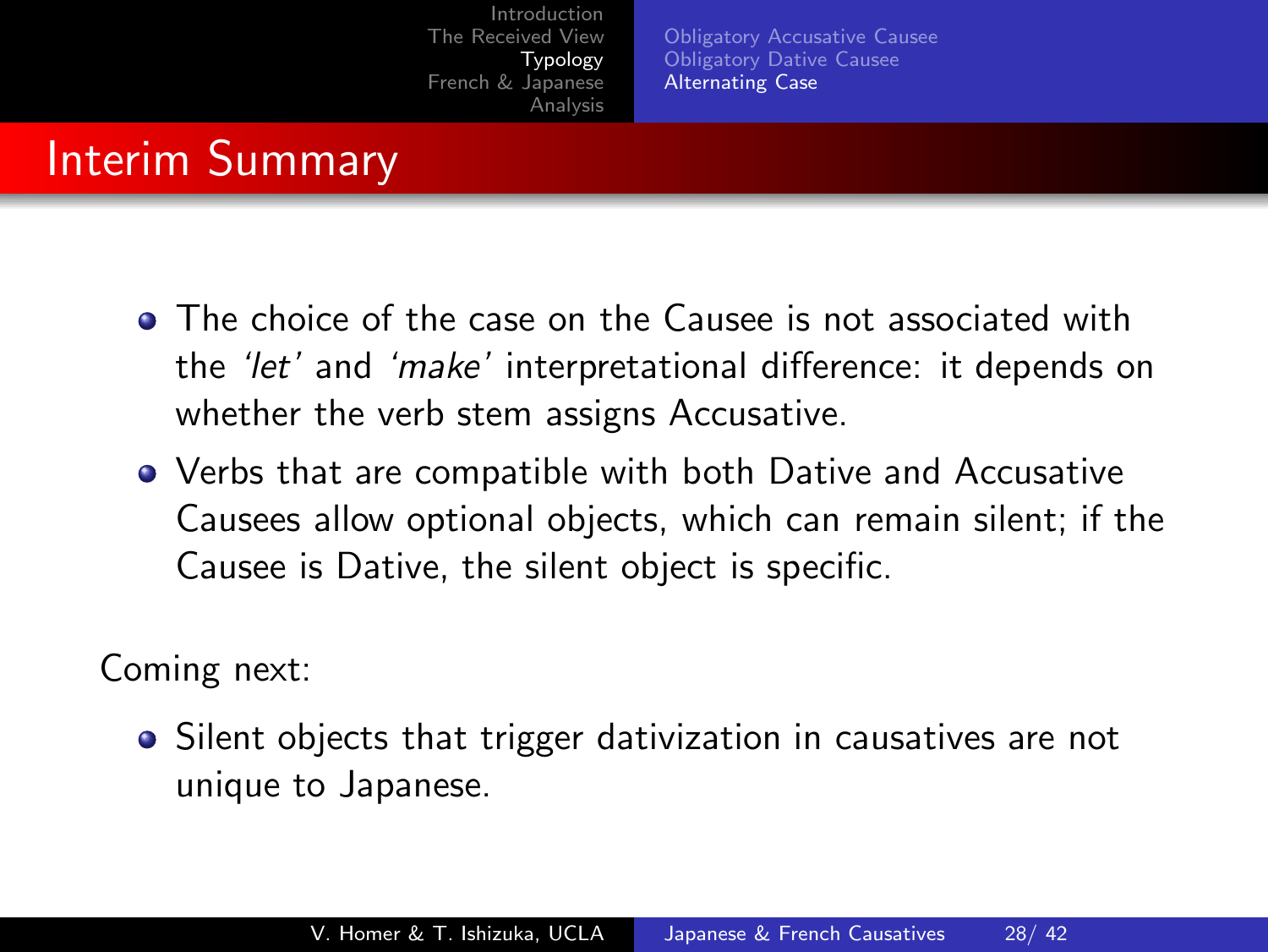[Obligatory Accusative Causee](#page-13-0) [Obligatory Dative Causee](#page-22-0) [Alternating Case](#page-25-0)



- **1** The Received View
- 2 Typology
	- Type I: Obligatory Accusative Causee
	- **Type II: Obligatory Dative Causee**
	- **•** Type III: Alternating Case
- **3 French & Japanese: Dativization and Animacy**
- **4 Proposed Analysis**
- **6** Conclusion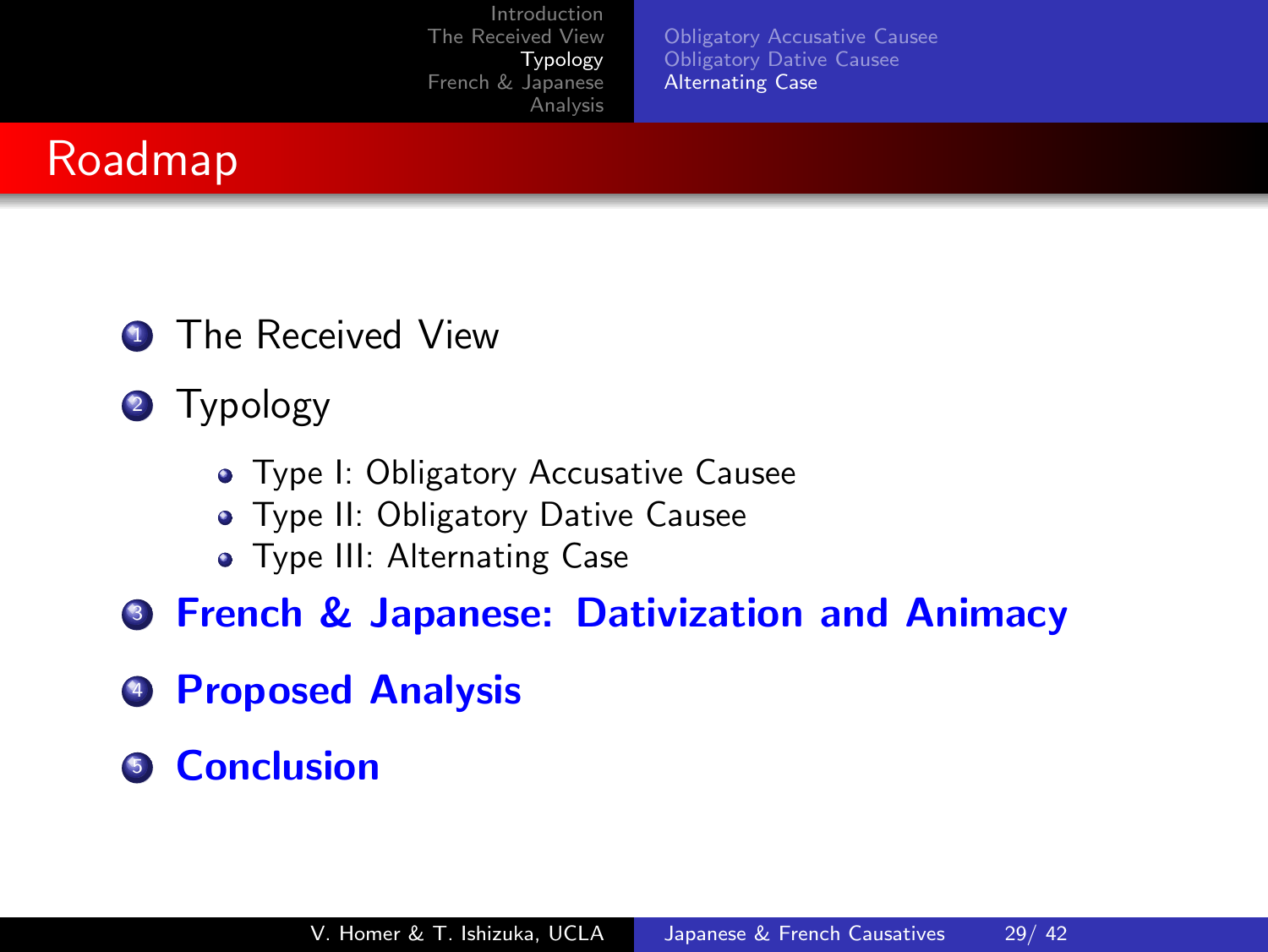[Dativization](#page-29-0)

## French: Templates of Causatives

(24) **faire** V **S Faire infinitive, intrans.**  $Acc/**DAT*$ 

 $(25)$  faire V DO S Faire infinitive, trans. V Acc \*Acc/Dat

<span id="page-29-0"></span>

- $(26)$ Jean makes laugh to Marie **fait** rire **(\*a)` Marie. V S** *Faire infinitive* 'Jean makes Marie laugh.'
- $(27)$ Jean makes examine the book to Marie Jean **fait** examiner le livre **\*(a)` Marie. V DO S** *Faire infinitive* 'Jean makes Marie examine the book.'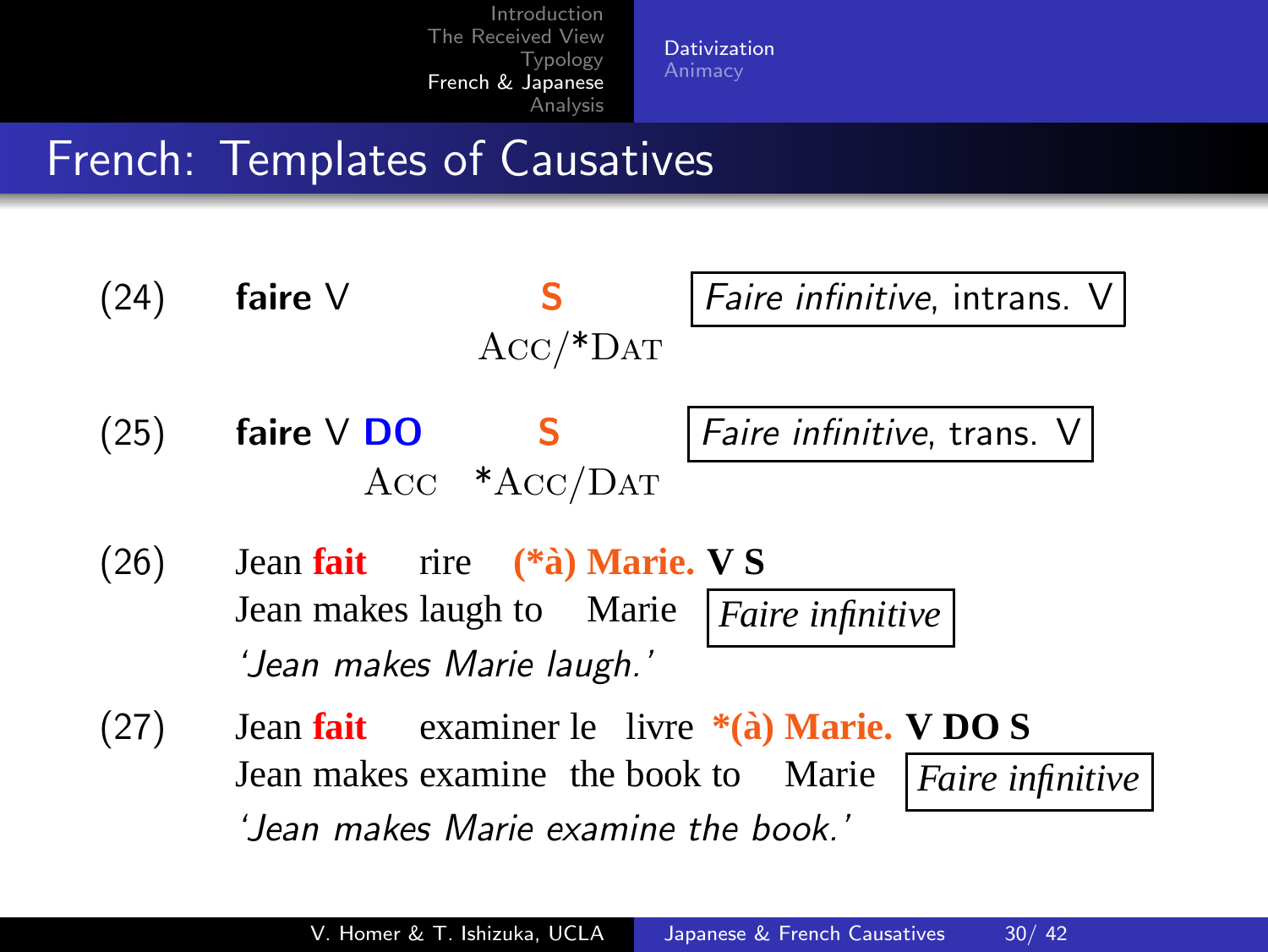[Dativization](#page-29-0)

## French: Dativization and Silent Objects

- **•** French allows very rare cases of silent arguments.
- Objects can be dropped, provided they are specific and contextually salient.
- A silent specific object triggers **obligatory dativization.**
- (28) (Pierre has gone blind, but a doctor can treat him. Pierre's wife begs the doctor.)

Faites \*lui/le Make him-DAT/ACC see again , voir à nouveau, docteur ! doctor 'Make him see again, doctor!'

(29) (The doctor has a new hat; Pierre will be very interested to see it.) Faites lui/\*le voir, docteur ! Make him-DAT/ACC see, doctor 'Make him see, doctor!'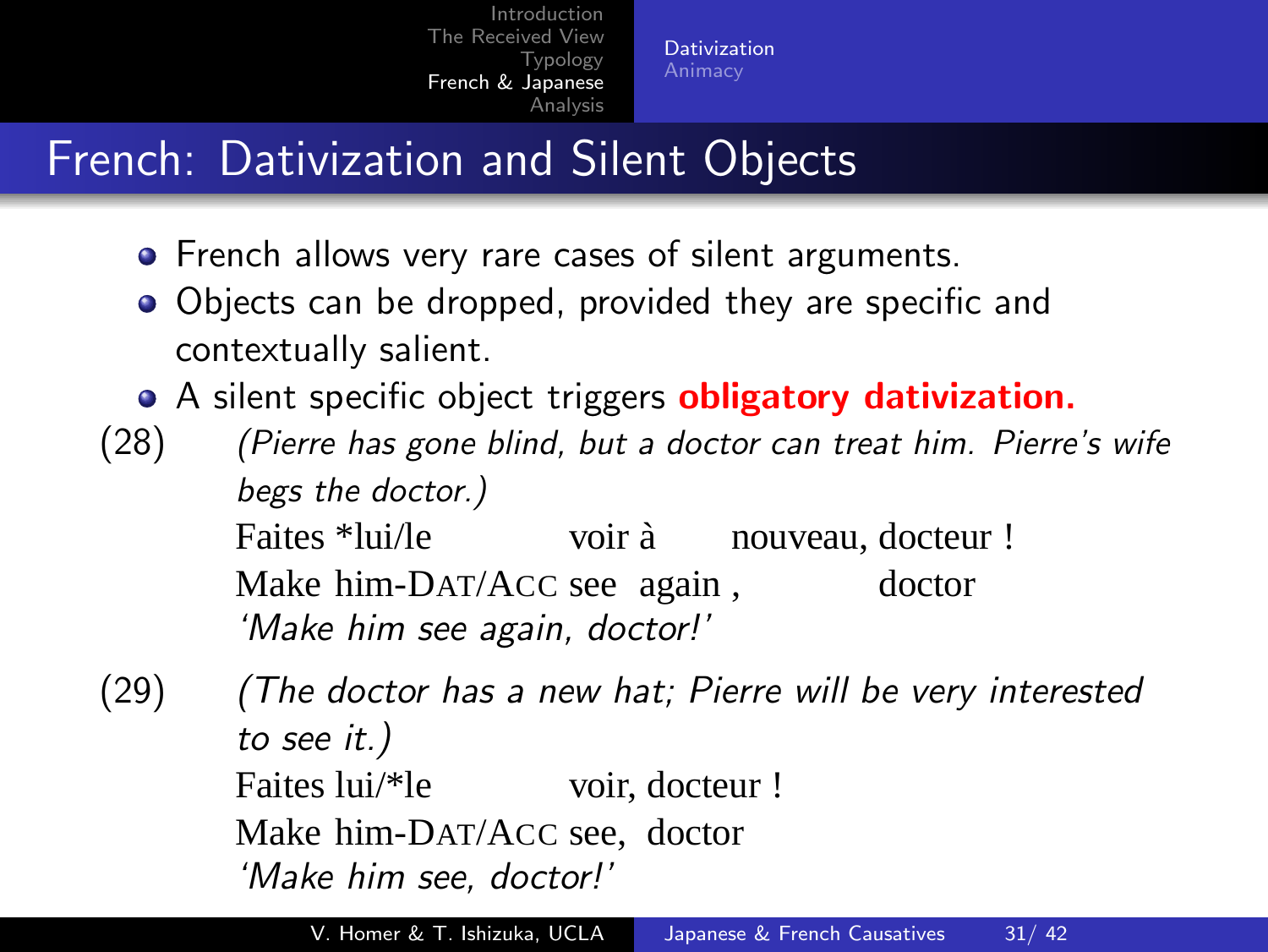[Animacy](#page-31-0)

### French: Animacy

- **•** In French, all Dative Causees have to be **animate** (Homer & Sportiche 2009).
- $(30)$ A bombe/les soldats a/ont détruit bomb/the soldiers have destroyed the church l' église. 'A bomb/the soldiers destroyed the church.'
- $(31)$ The general has made destroy the church to his soldiers/to général a fait détruire l'église à ses soldats/\*à **une bombe.**

a bomb

<span id="page-31-0"></span>'The general had his soldiers/a bomb destroy the church.'

 $(32)$ The general has made blow-up a général a fait sauter une bombe. bomb 'The general made a bomb explode.'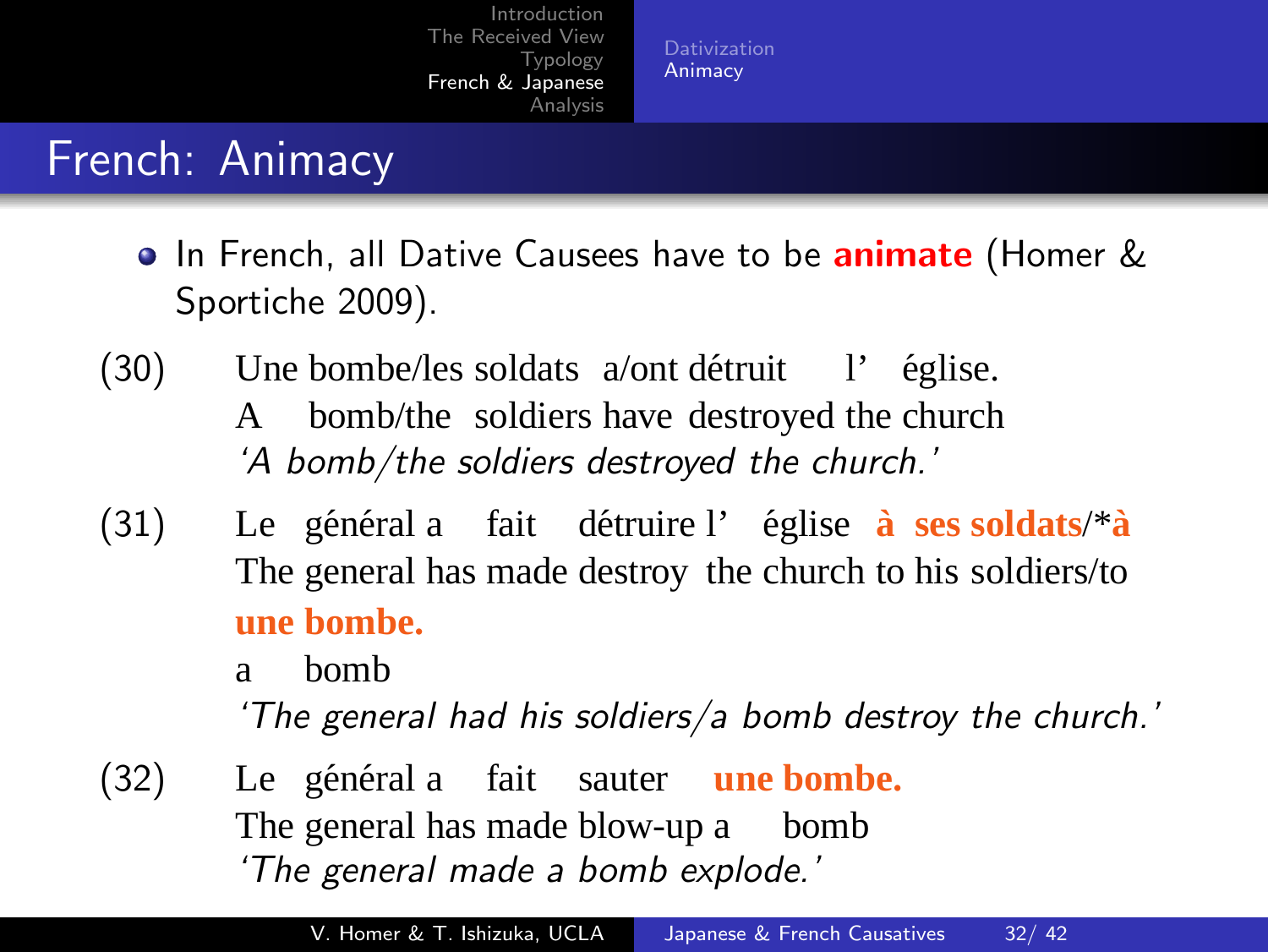[Animacy](#page-31-0)

## Japanese: Animacy Effects on the Dative Causee

- A Dative Causee must be animate.
- (33) a. Densya-ga hashit-ta. train-NOM run-PAST 'The train ran.'
	- b. Ken-ga **Naomi/densya-o** hashir-**ase**-ta. Ken-NOM Naomi/train-ACC run-CAUS-PAST 'Ken caused Naomi/the train to run.'
	- c. Ken-ga **Naomi/\*densya-ni** (senro-o) Ken-NOM Naomi/train-DAT railway-ACC hashir-**ase**-ta. run-CAUS-PAST 'Ken caused Naomi/the train to run the railway.'
	- A thematic restriction bears on all Dative Causees.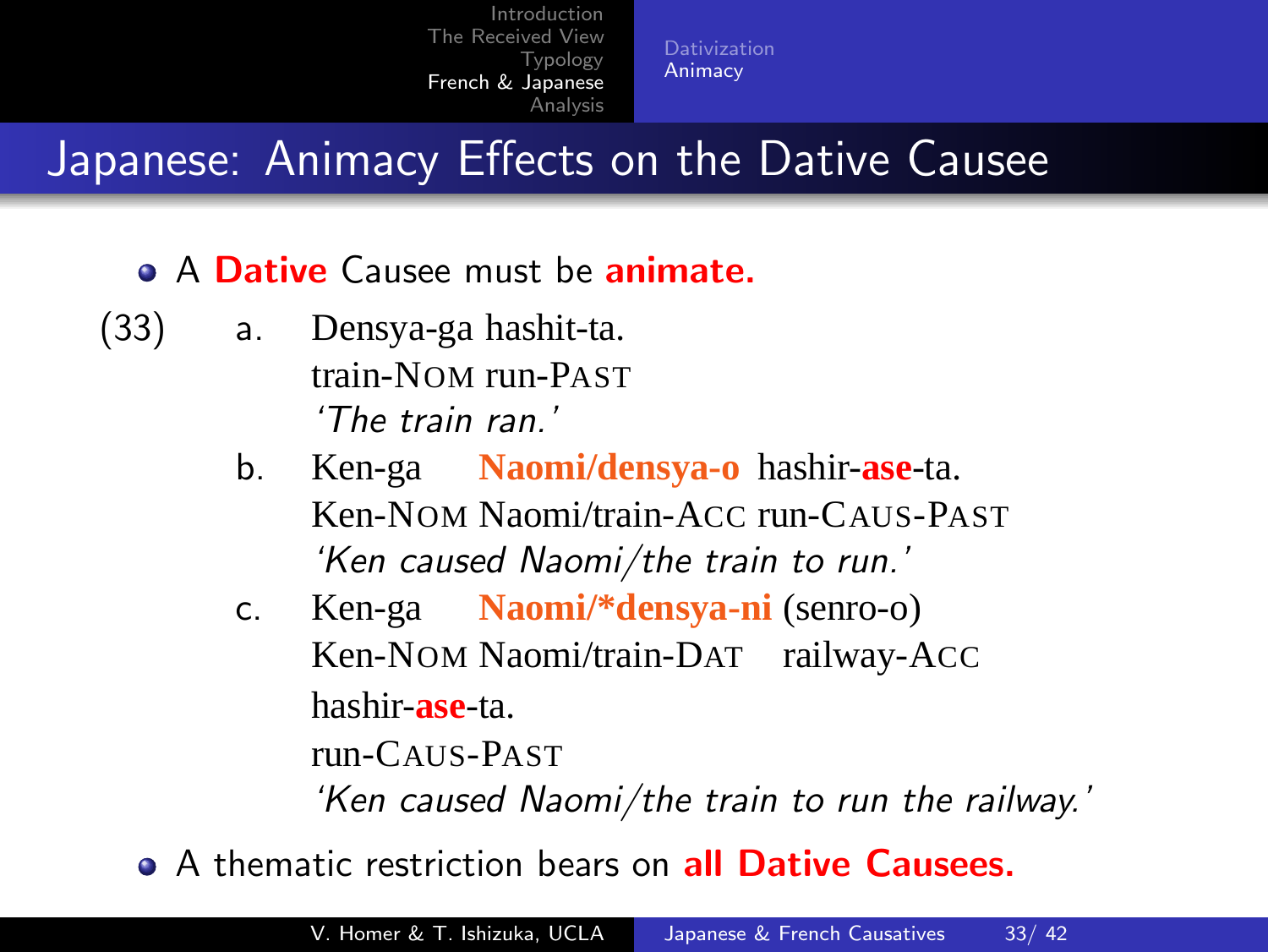[Animacy](#page-31-0)

## Roadmap

- **1** The Received View
- 2 Typology
	- Type I: Obligatory Accusative Causee
	- **Type II: Obligatory Dative Causee**
	- **•** Type III: Alternating Case
- **3** French & Japanese: Dativization and Animacy
- **4 Proposed Analysis**
- **6** Conclusion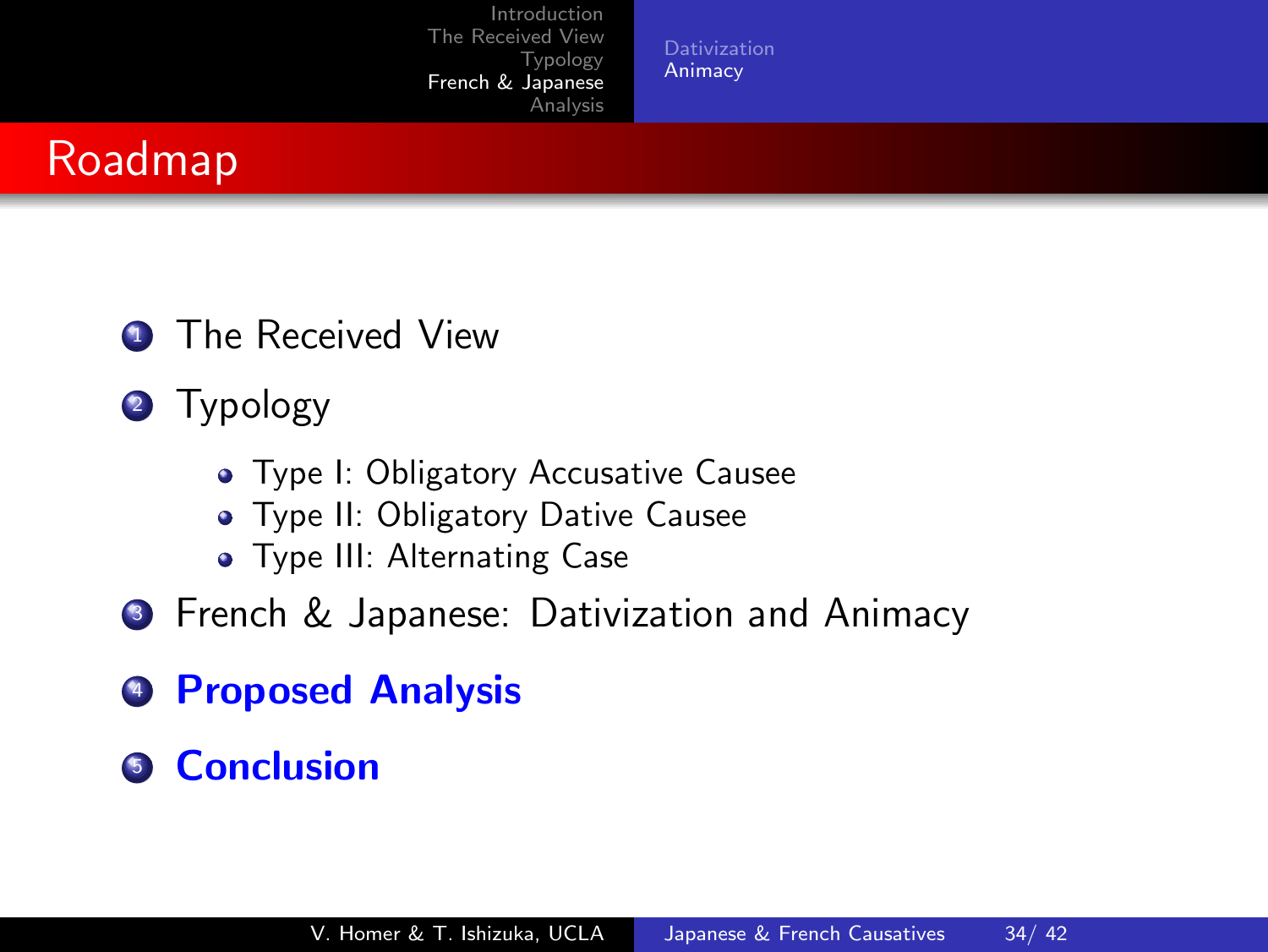[The Ingredients of the Analysis](#page-34-0) **[Derivation](#page-35-0)** 

#### Towards the Derivation

- <sup>1</sup> (s)ase assigns Accusative to the subjects of Intransitive verbs (Agree, no EPP feature).
- 2 This Accusative Case assigned by (s)ase goes to the object of a transitive stem.
- **3** Crucially, we assume that the stem doesn't assign Accusative.
- <sup>4</sup> The Dative Case and the Animacy restrictions are properties associated with the presence of (s)ase.
- <span id="page-34-0"></span> $\bullet$  Merge an applicative head in the (s) ase shell; its argument controls a PRO, subject of the stem.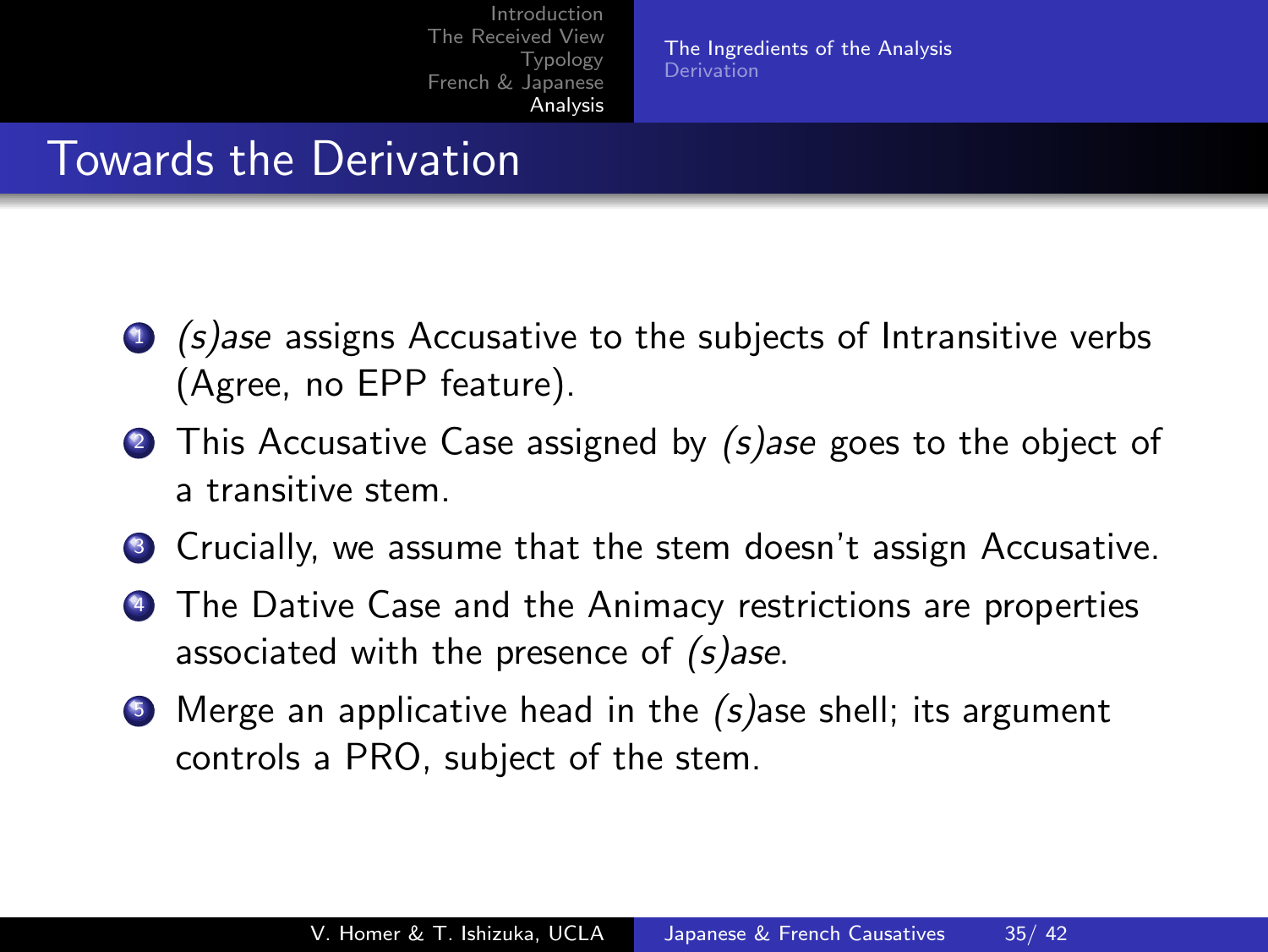[The Ingredients of the Analysis](#page-34-0) [Derivation](#page-35-0)

## Derivation I: Accusative Causee



<span id="page-35-0"></span>Crucially,  $-(s)$ ase- has one Accusative case to assign.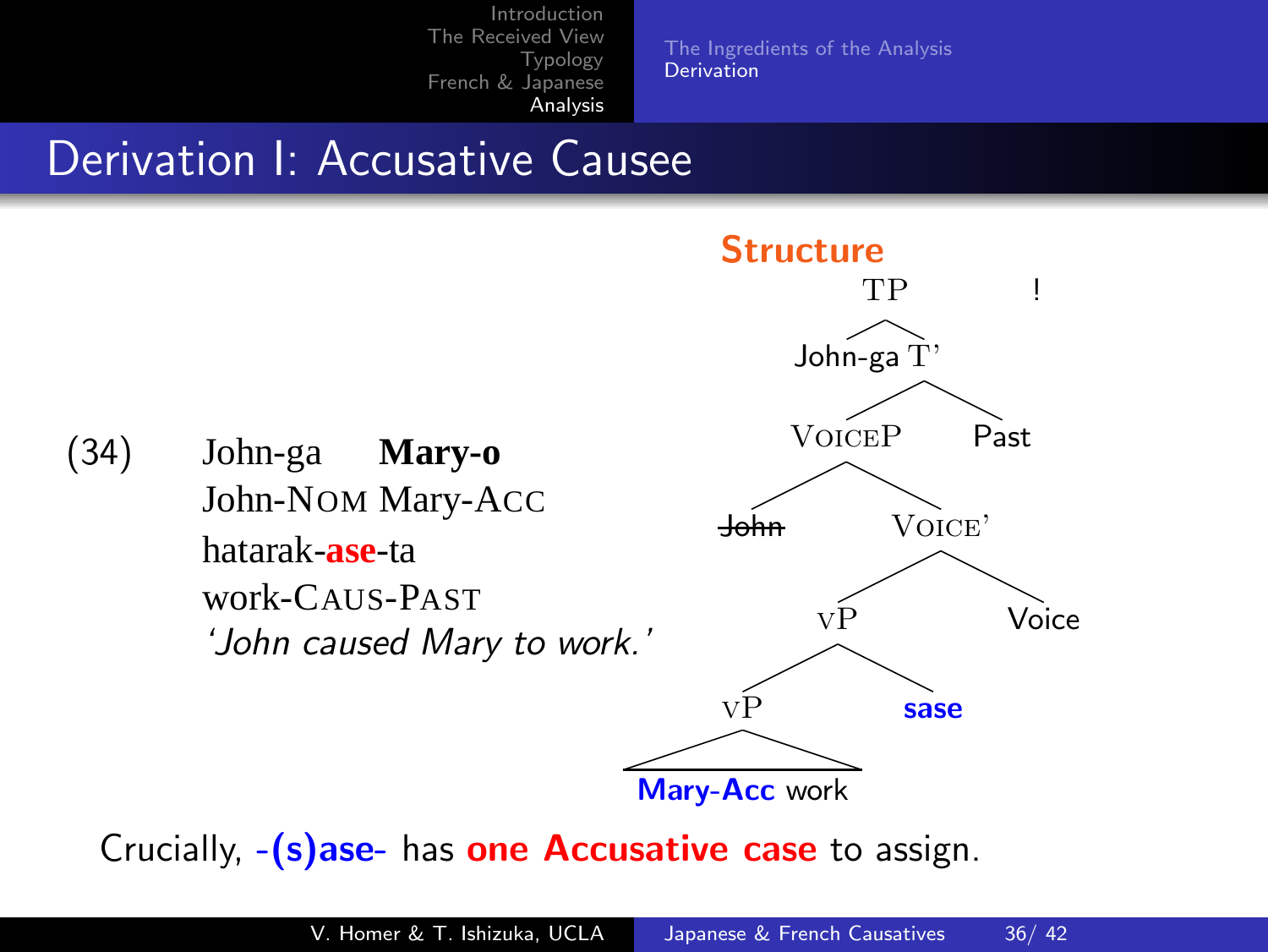[The Ingredients of the Analysis](#page-34-0) [Derivation](#page-35-0)

#### Derivation II: Dative Causee

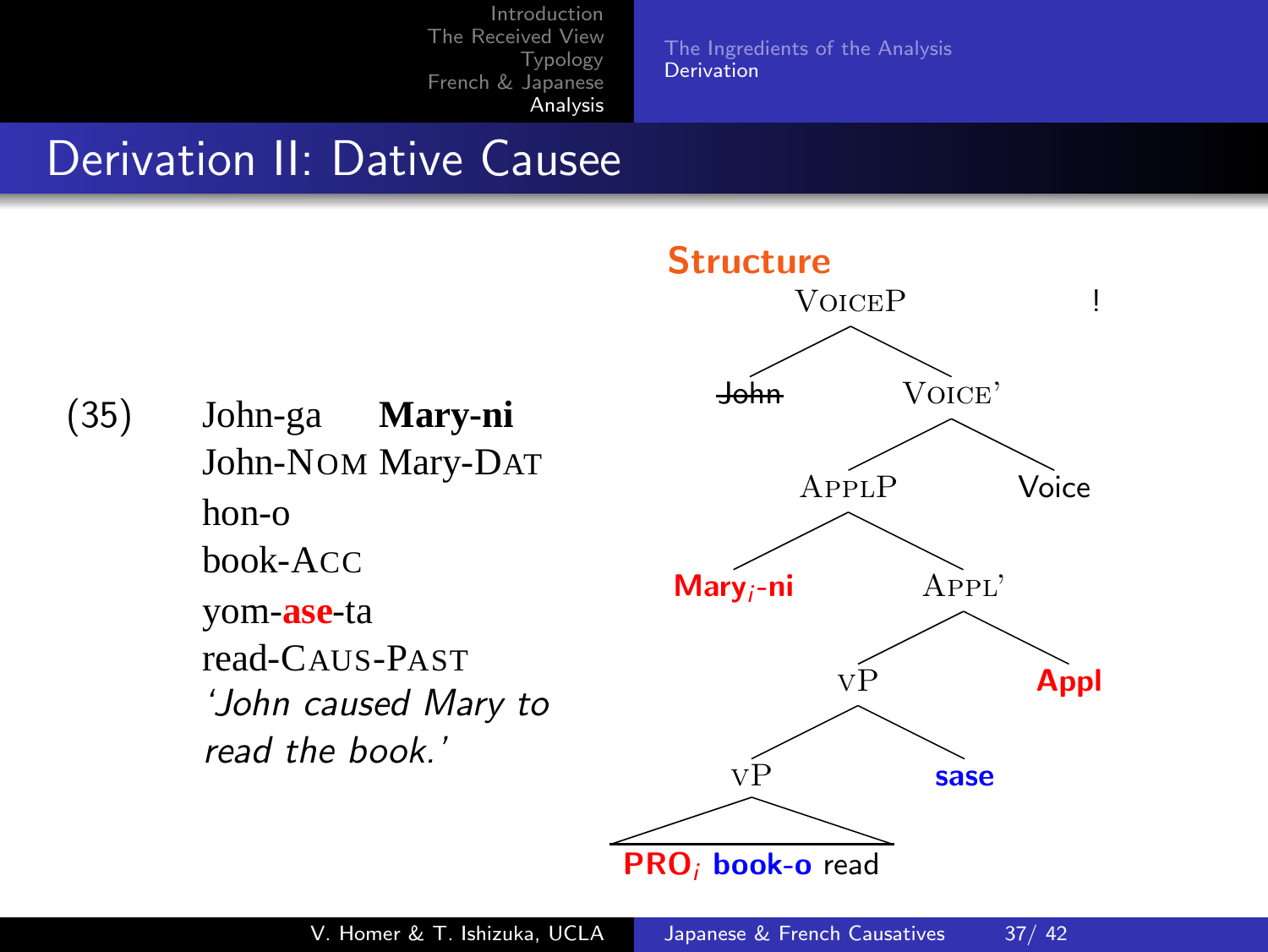[Introduction](#page-1-0) [The Received View](#page-4-0) **[Typology](#page-12-0)** [French & Japanese](#page-29-0) [Analysis](#page-34-0) [The Ingredients of the Analysis](#page-34-0) [Derivation](#page-35-0) Conclusion • Japanese has only one causative morpheme (s)ase.

- **(S)ase** is always ambiguous between 'let' and 'make'.
- The Dative/Accusative case alternation on the Causee is due to the argument structure of the verb stem.
- **•** Both overt Accusative objects and silent objects which are specific need case, and thus trigger Dativization.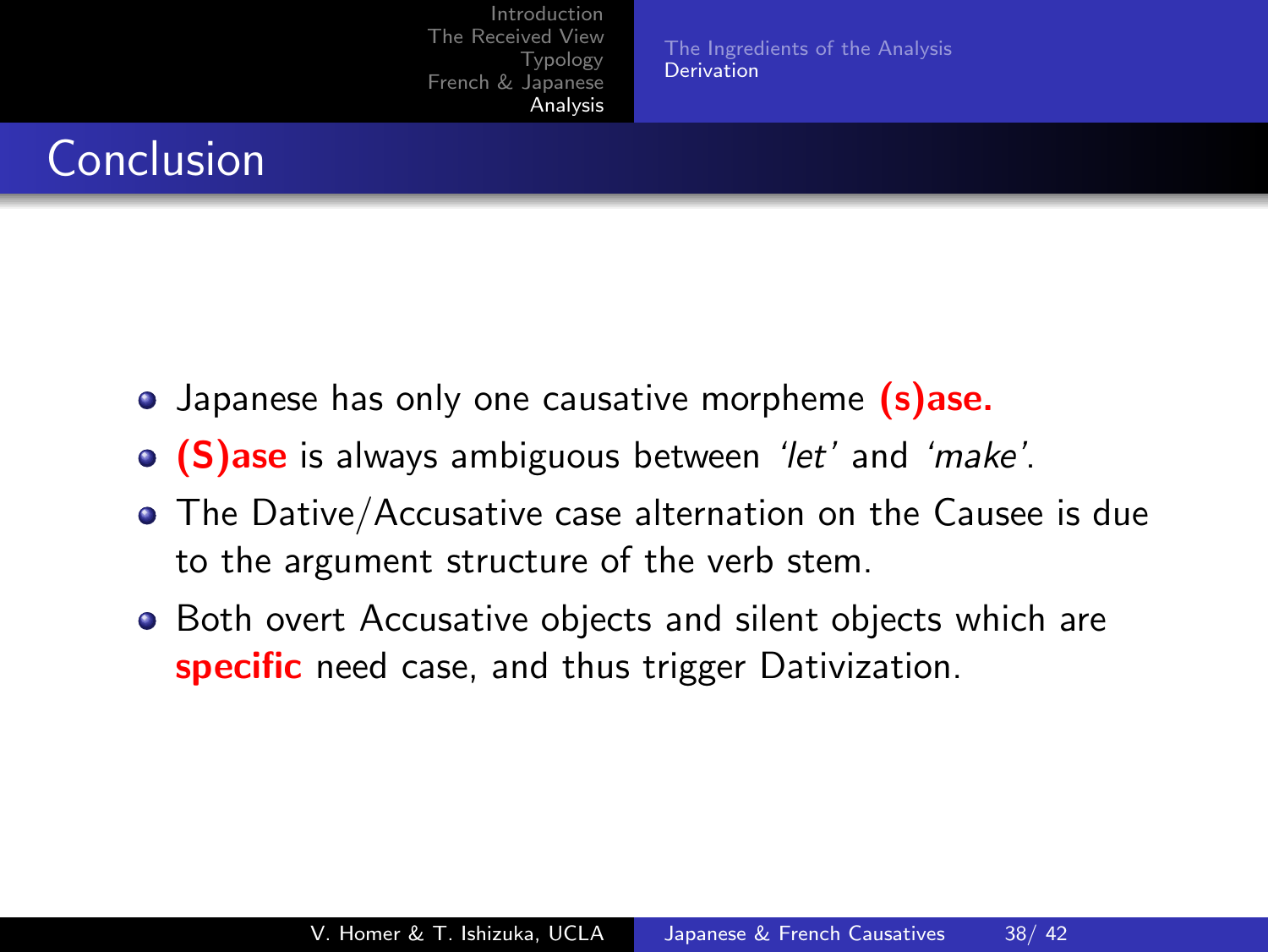[Introduction](#page-1-0) [The Received View](#page-4-0) **[Typology](#page-12-0)** [French & Japanese](#page-29-0) [Analysis](#page-34-0) [The Ingredients of the Analysis](#page-34-0) [Derivation](#page-35-0) Acknowledgments Special thanks to

- **Dominique Sportiche and Hilda Koopman**
- **Peter Hallman and Toshiaki Inada**
- <span id="page-38-0"></span>Participants to the UCLA Syntax and Semantics Seminar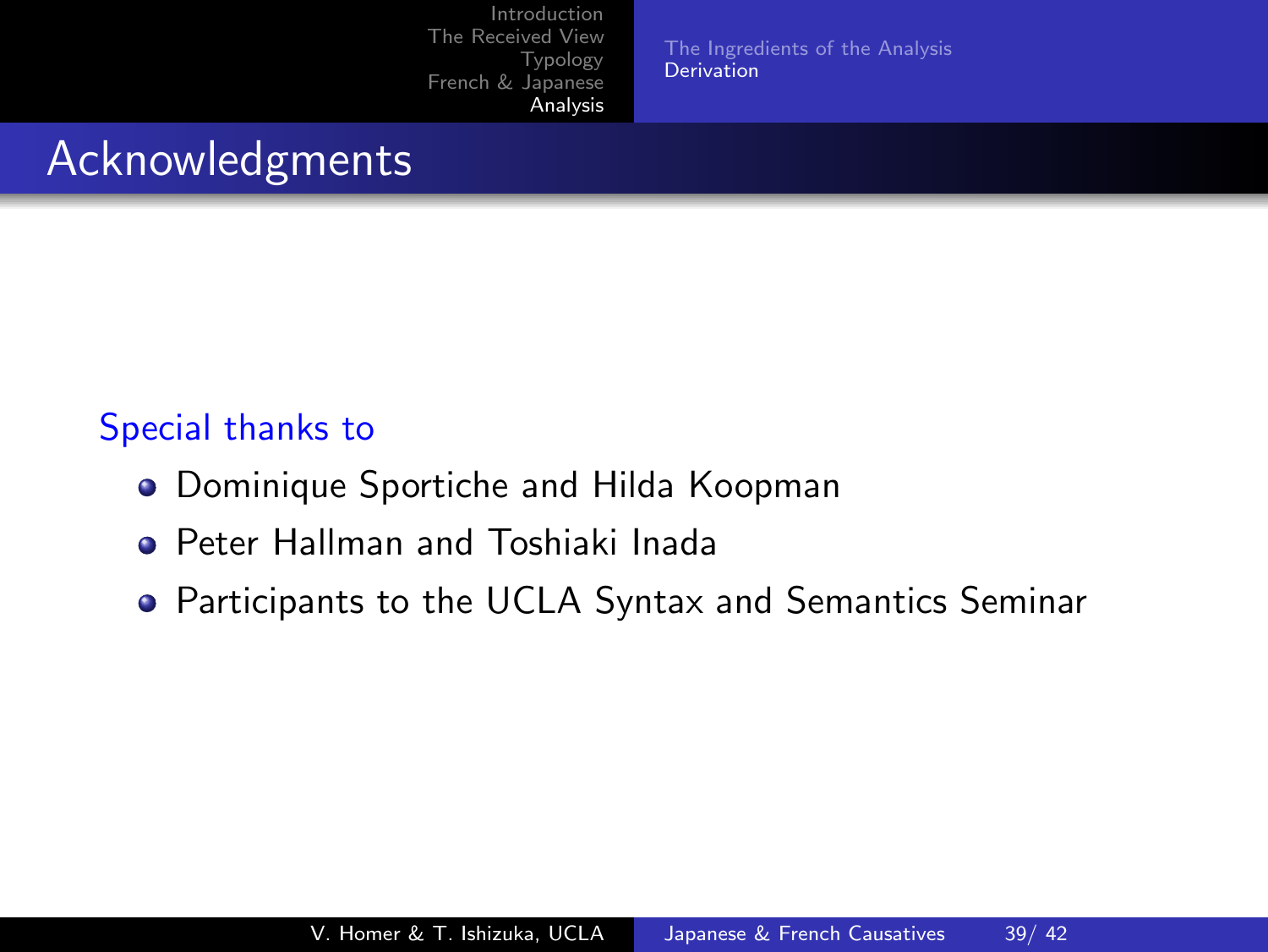<span id="page-39-0"></span>fects of the Double-o Constraint Motion *Verbs* [Accusative and Dative Causees: Height](#page-41-0)

#### Effects of the Double-o Constraint

- (36) a. Naomi-ga 5K-(o) hashi-ta. Naomi-NOM 5K-ACC run-PAST 'Naomi ran 5K.'
	- b. Ken-ga **Naomi-**{**ni/\*o**} 5K-o hasir-**ase**-ta. Ken-NOM Naomi-DAT 5K-DAT run-CAUS-PAST 'Ken caused Naomi to run the 5K.'
	- c. Ken-ga **Naomi-o** 5K-(\*o) hasir-**ase**-ta. Ken-NOM Naomi-ACC 5K-(\*ACC) run-CAUS-PAST 'Ken caused Naomi to run 5K.'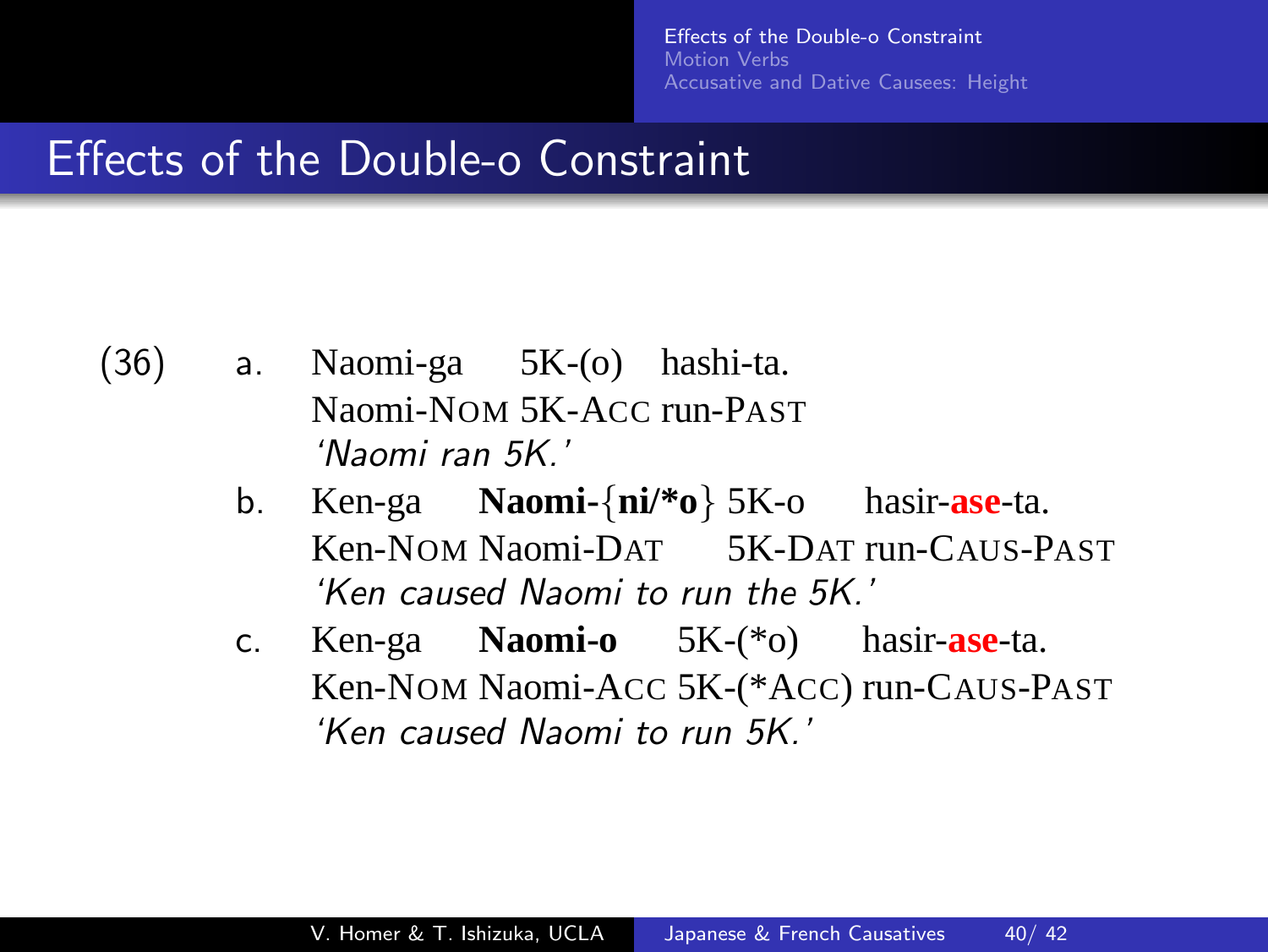#### Directed Motion Verbs, e.g. go

Directed Motion Verbs, (e.g., go, come, walk, and ascend), are often compatible with Dative and Accusative Causees.  $\Rightarrow$  They are compatible with "path/locative-type" Accusative arguments (cf. Miyagawa 1999:262).

- (37) Ken-ga **Naomi-ni** (sono-michi-o) eki-made Ken-NOM Naomi-DAT that-street-ACC station-until ik-**ase**-ta. walk-CAUS-PAST 'Ken caused Naomi to go up that street to the station.'
- <span id="page-40-0"></span>(38) Ken-ga Ken-NOM Naomi-ACC station-until go-CAUS-PAST **Naomi-o** eki-made ik-**ase**-ta. 'Ken caused Naomi to go up to the station.'